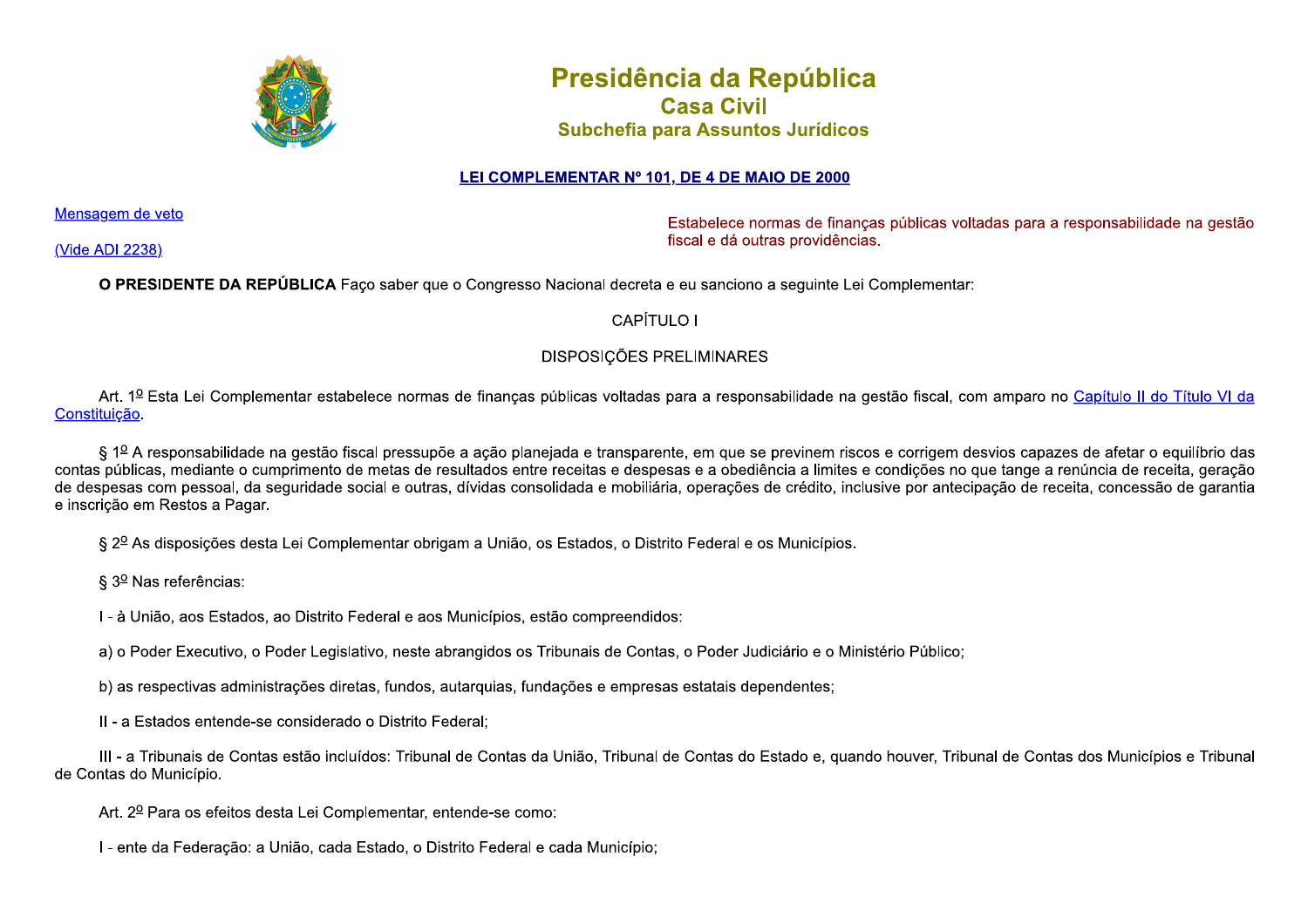II - empresa controlada: sociedade cuja maioria do capital social com direito a voto pertença, direta ou indiretamente, a ente da Federação;

III - empresa estatal dependente: empresa controlada que receba do ente controlador recursos financeiros para pagamento de despesas com pessoal ou de custeio em geral ou de capital, excluídos, no último caso, aqueles provenientes de aumento de participação acionária: (Regulamento)

IV - receita corrente líquida: somatório das receitas tributárias, de contribuições, patrimoniais, industriais, agropecuárias, de servicos, transferências correntes e outras receitas também correntes, deduzidos:

a) na União, os valores transferidos aos Estados e Municípios por determinação constitucional ou legal, e as contribuições mencionadas na alínea a do inciso I e no inciso II do art. 195, e no art. 239 da Constituição:

b) nos Estados, as parcelas entregues aos Municípios por determinação constitucional;

c) na União, nos Estados e nos Municípios, a contribuição dos servidores para o custeio do seu sistema de previdência e assistência social e as receitas provenientes da compensação financeira citada no § 9º do art. 201 da Constituição.

§ 1º Serão computados no cálculo da receita corrente líquida os valores pagos e recebidos em decorrência da Lei Complementar nº 87, de 13 de setembro de 1996, e do fundo previsto pelo art. 60 do Ato das Disposições Constitucionais Transitórias

§ 2º Não serão considerados na receita corrente líquida do Distrito Federal e dos Estados do Amapá e de Roraima os recursos recebidos da União para atendimento das despesas de que trata o inciso V do § 1º do art. 19.

§ 3º A receita corrente líquida será apurada somando-se as receitas arrecadadas no mês em referência e nos onze anteriores, excluídas as duplicidades.

### **CAPÍTULO II**

# DO PLANEJAMENTO

Seção I

### Do Plano Plurianual

Art.  $3^{\circ}$  (VETADO)

### Secão II

# Da Lei de Diretrizes Orçamentárias

Art. 4º A lei de diretrizes orçamentárias atenderá o disposto no § 2º do art. 165 da Constituição e:

I - disporá também sobre:

a) equilíbrio entre receitas e despesas;

b) critérios e forma de limitação de empenho, a ser efetivada nas hipóteses previstas na alínea b do inciso II deste artigo, no art. 9º e no inciso II do § 1º do art. 31;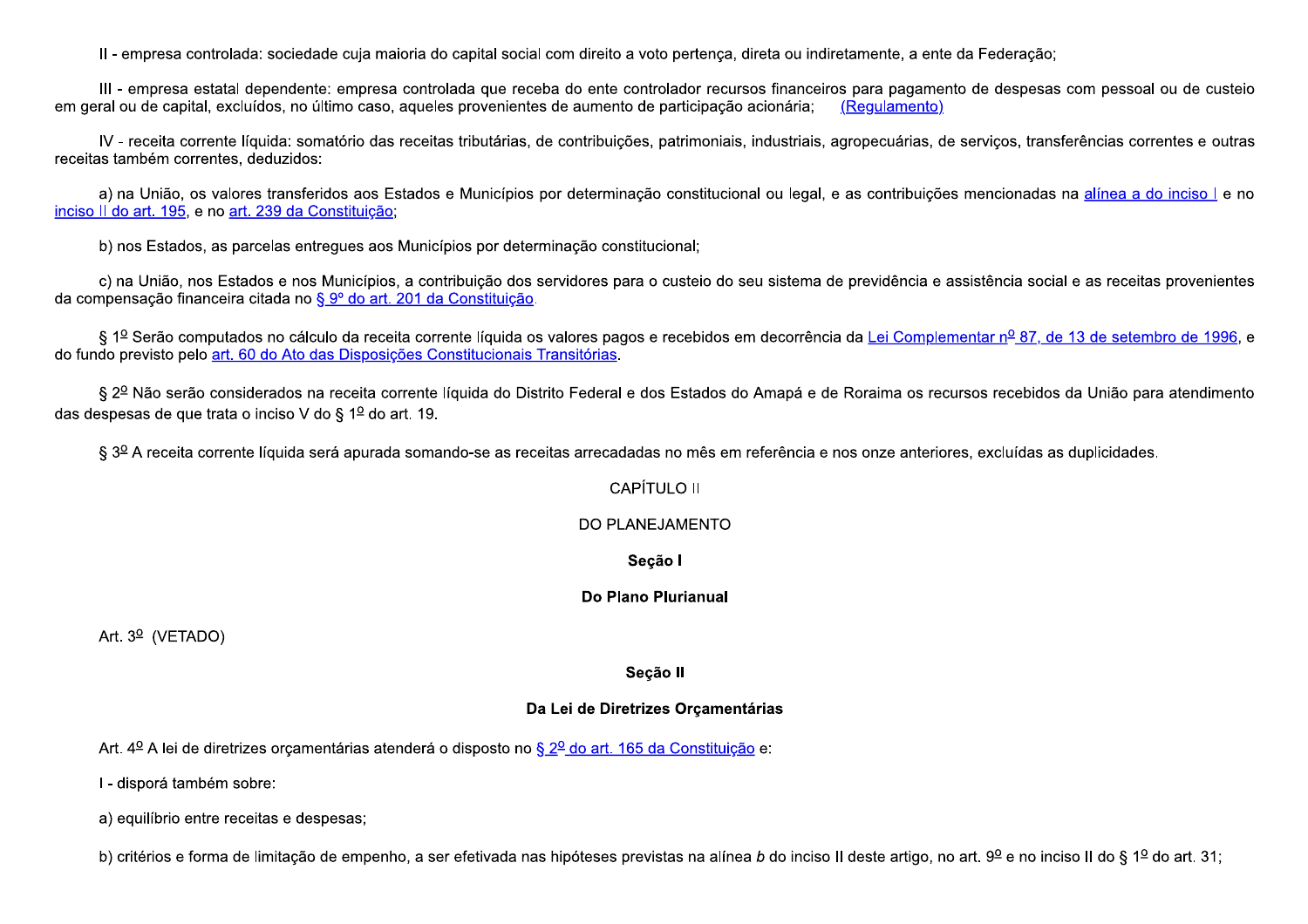c) (VETADO)

d) (VETADO)

e) normas relativas ao controle de custos e à avaliação dos resultados dos programas financiados com recursos dos orcamentos;

f) demais condições e exigências para transferências de recursos a entidades públicas e privadas;

II - (VETADO)

III - (VETADO)

\$ 1º Integrará o proieto de lei de diretrizes orcamentárias Anexo de Metas Fiscais, em que serão estabelecidas metas anuais, em valores correntes e constantes. relativas a receitas, despesas, resultados nominal e primário e montante da dívida pública, para o exercício a que se referirem e para os dois seguintes.

§ 2º O Anexo conterá, ainda:

I - avaliação do cumprimento das metas relativas ao ano anterior;

II - demonstrativo das metas anuais, instruído com memória e metodologia de cálculo que justifiquem os resultados pretendidos, comparando-as com as fixadas nos três exercícios anteriores, e evidenciando a consistência delas com as premissas e os objetivos da política econômica nacional;

III - evolução do patrimônio líquido, também nos últimos três exercícios, destacando a origem e a aplicação dos recursos obtidos com a alienação de ativos;

IV - avaliação da situação financeira e atuarial:

a) dos regimes geral de previdência social e próprio dos servidores públicos e do Fundo de Amparo ao Trabalhador;

b) dos demais fundos públicos e programas estatais de natureza atuarial;

V - demonstrativo da estimativa e compensação da renúncia de receita e da margem de expansão das despesas obrigatórias de caráter continuado.

§ 3º A lei de diretrizes orcamentárias conterá Anexo de Riscos Fiscais, onde serão avaliados os passivos contingentes e outros riscos capazes de afetar as contas públicas, informando as providências a serem tomadas, caso se concretizem.

§ 4º A mensagem que encaminhar o projeto da União apresentará, em anexo específico, os objetivos das políticas monetária, creditícia e cambial, bem como os parâmetros e as projeções para seus principais agregados e variáveis, e ainda as metas de inflação, para o exercício subsegüente.

# Secão III

# Da Lei Orcamentária Anual

Art. 5º O projeto de lei orcamentária anual, elaborado de forma compatível com o plano plurianual, com a lei de diretrizes orcamentárias e com as normas desta Lei Complementar: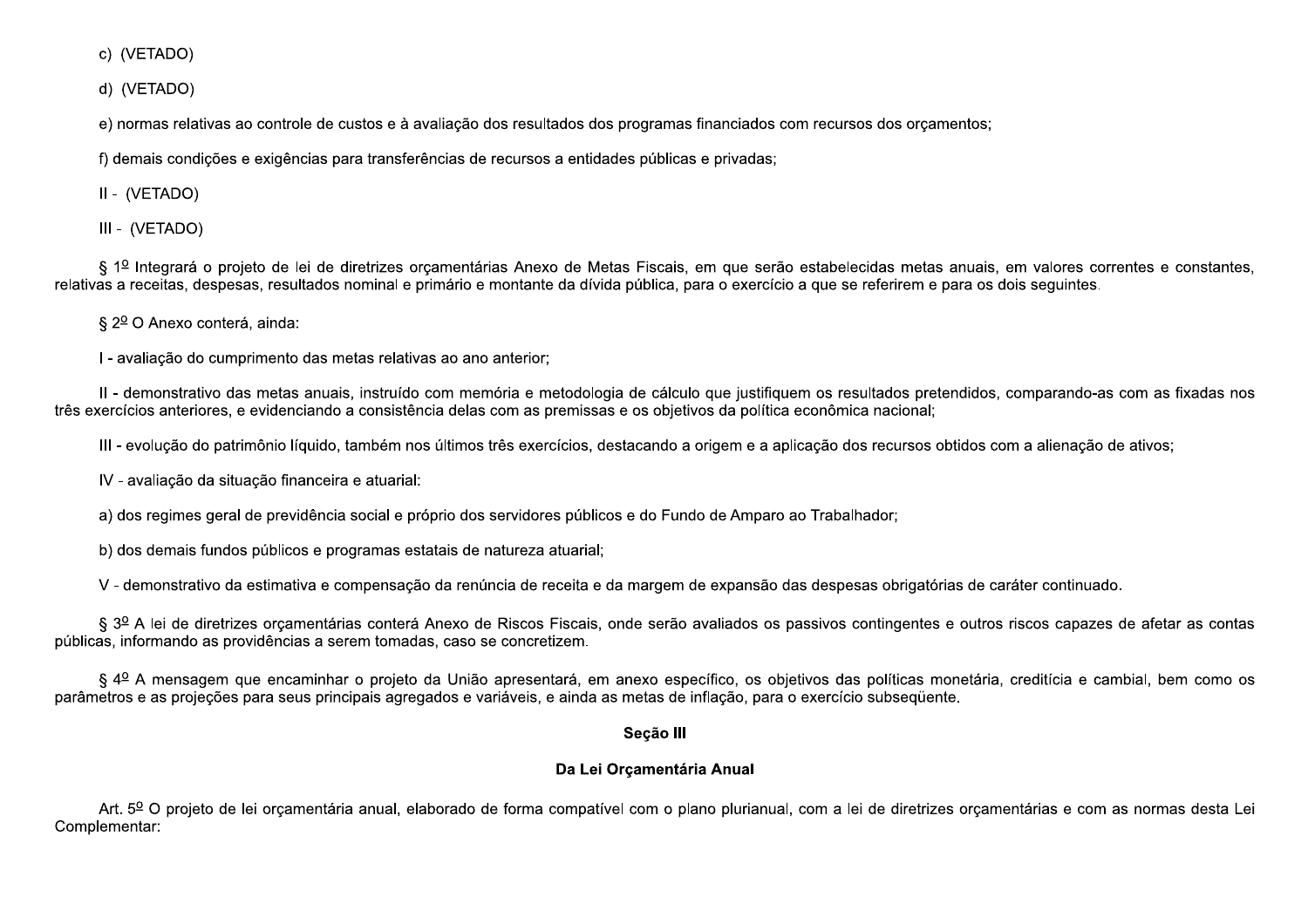I - conterá, em anexo, demonstrativo da compatibilidade da programação dos orçamentos com os objetivos e metas constantes do documento de que trata o § 1º do art.  $4^{\circ}$ :

II - será acompanhado do documento a que se refere o § 6º do art. 165 da Constituição, bem como das medidas de compensação a renúncias de receita e ao aumento de despesas obrigatórias de caráter continuado;

III - conterá reserva de contingência, cuia forma de utilização e montante, definido com base na receita corrente líguida, serão estabelecidos na lei de diretrizes orcamentárias, destinada ao:

a) (VETADO)

b) atendimento de passivos contingentes e outros riscos e eventos fiscais imprevistos.

§ 1º Todas as despesas relativas à dívida pública, mobiliária ou contratual, e as receitas que as atenderão, constarão da lei orcamentária anual.

§ 2º O refinanciamento da dívida pública constará separadamente na lei orcamentária e nas de crédito adicional.

§ 3º A atualização monetária do principal da dívida mobiliária refinanciada não poderá superar a variação do índice de precos previsto na lei de diretrizes orcamentárias, ou em legislação específica.

§ 4º É vedado consignar na lei orcamentária crédito com finalidade imprecisa ou com dotação ilimitada.

§ 5º A lei orcamentária não consignará dotação para investimento com duração superior a um exercício financeiro que não esteja previsto no plano plurianual ou em lei que autorize a sua inclusão, conforme disposto no § 1º do art. 167 da Constituição.

§ 6º Integrarão as despesas da União, e serão incluídas na lei orcamentária, as do Banco Central do Brasil relativas a pessoal e encargos sociais, custeio administrativo, inclusive os destinados a benefícios e assistência aos servidores, e a investimentos,

 $\S 7^{\circ}$  (VETADO)

Art.  $6^{\circ}$  (VETADO)

Art. 7º O resultado do Banco Central do Brasil, apurado após a constituição ou reversão de reservas, constitui receita do Tesouro Nacional, e será transferido até o décimo dia útil subsequente à aprovação dos balanços semestrais.

§ 1º O resultado negativo constituirá obrigação do Tesouro para com o Banco Central do Brasil e será consignado em dotação específica no orcamento.

§ 2º O impacto e o custo fiscal das operações realizadas pelo Banco Central do Brasil serão demonstrados trimestralmente, nos termos em que dispuser a lei de diretrizes orcamentárias da União.

§ 3º Os balanços trimestrais do Banco Central do Brasil conterão notas explicativas sobre os custos da remuneração das disponibilidades do Tesouro Nacional e da manutenção das reservas cambiais e a rentabilidade de sua carteira de títulos, destacando os de emissão da União.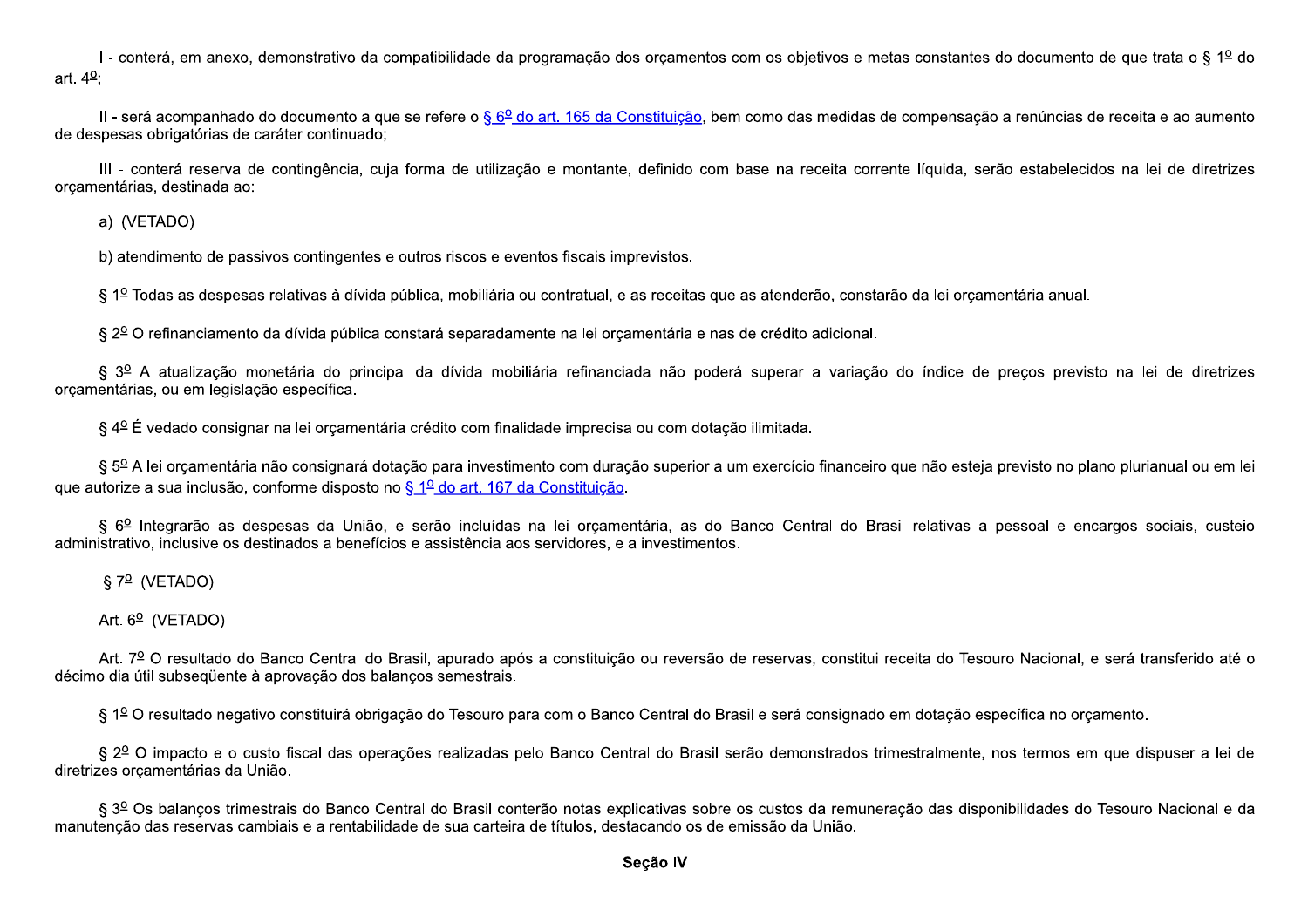### Da Execução Orçamentária e do Cumprimento das Metas

Art. 8º Até trinta dias após a publicação dos orcamentos, nos termos em que dispuser a lei de diretrizes orcamentárias e observado o disposto na alínea c do inciso I do art. 4º, o Poder Executivo estabelecerá a programação financeira e o cronograma de execução mensal de desembolso. (Vide Decreto nº 4.959, de 2004) (Vide Decreto nº 5.356, de 2005)

Parágrafo único. Os recursos legalmente vinculados a finalidade específica serão utilizados exclusivamente para atender ao objeto de sua vinculação, ainda que em exercício diverso daquele em que ocorrer o ingresso.

Art. 9º Se verificado, ao final de um bimestre, que a realização da receita poderá não comportar o cumprimento das metas de resultado primário ou nominal estabelecidas no Anexo de Metas Fiscais, os Poderes e o Ministério Público promoverão, por ato próprio e nos montantes necessários, nos trinta dias subsequentes, limitação de empenho e movimentação financeira, segundo os critérios fixados pela lei de diretrizes orcamentárias,

§ 1º No caso de restabelecimento da receita prevista, ainda que parcial, a recomposição das dotações cujos empenhos foram limitados dar-se-á de forma proporcional às reduções efetivadas.

<del>§ 2<sup>º</sup> Não serão objeto de limitação as despesas que constituam obrigações constitucionais e legais do ente, inclusive aquelas destinadas ao pagamento do servico da</del> <u>la. e as ressalvadas pela lei de diretrizes orcamentárias.</u>

§ 2° Não serão objeto de limitação as despesas que constituam obrigações constitucionais e legais do ente, inclusive aquelas destinadas ao pagamento do servico da dívida, as relativas à inovação e ao desenvolvimento científico e tecnológico custeadas por fundo criado para tal finalidade e as ressalvadas pela lei de diretrizes orçamentárias. (Redação dada pela Lei Complementar nº 177, de 2021)

§ 3º No caso de os Poderes Legislativo e Judiciário e o Ministério Público não promoverem a limitação no prazo estabelecido no caput, é o Poder Executivo autorizado a limitar os valores financeiros segundo os critérios fixados pela lei de diretrizes orcamentárias. (Vide ADI 2238)

§ 4º Até o final dos meses de maio, setembro e fevereiro, o Poder Executivo demonstrará e avaliará o cumprimento das metas fiscais de cada quadrimestre, em audiência pública na comissão referida no § 1º do art. 166 da Constituição ou equivalente nas Casas Legislativas estaduais e municipais.

§ 5º No prazo de noventa dias após o encerramento de cada semestre, o Banco Central do Brasil apresentará, em reunião conjunta das comissões temáticas pertinentes do Congresso Nacional, avaliação do cumprimento dos objetivos e metas das políticas monetária, creditícia e cambial, evidenciando o impacto e o custo fiscal de suas operações e os resultados demonstrados nos balanços.

Art. 10. A execução orcamentária e financeira identificará os beneficiários de pagamento de sentenças judiciais, por meio de sistema de contabilidade e administração financeira, para fins de observância da ordem cronológica determinada no art. 100 da Constituição.

### CAPÍTULO III

### DA RECEITA PÚBLICA

### Seção I

### Da Previsão e da Arrecadação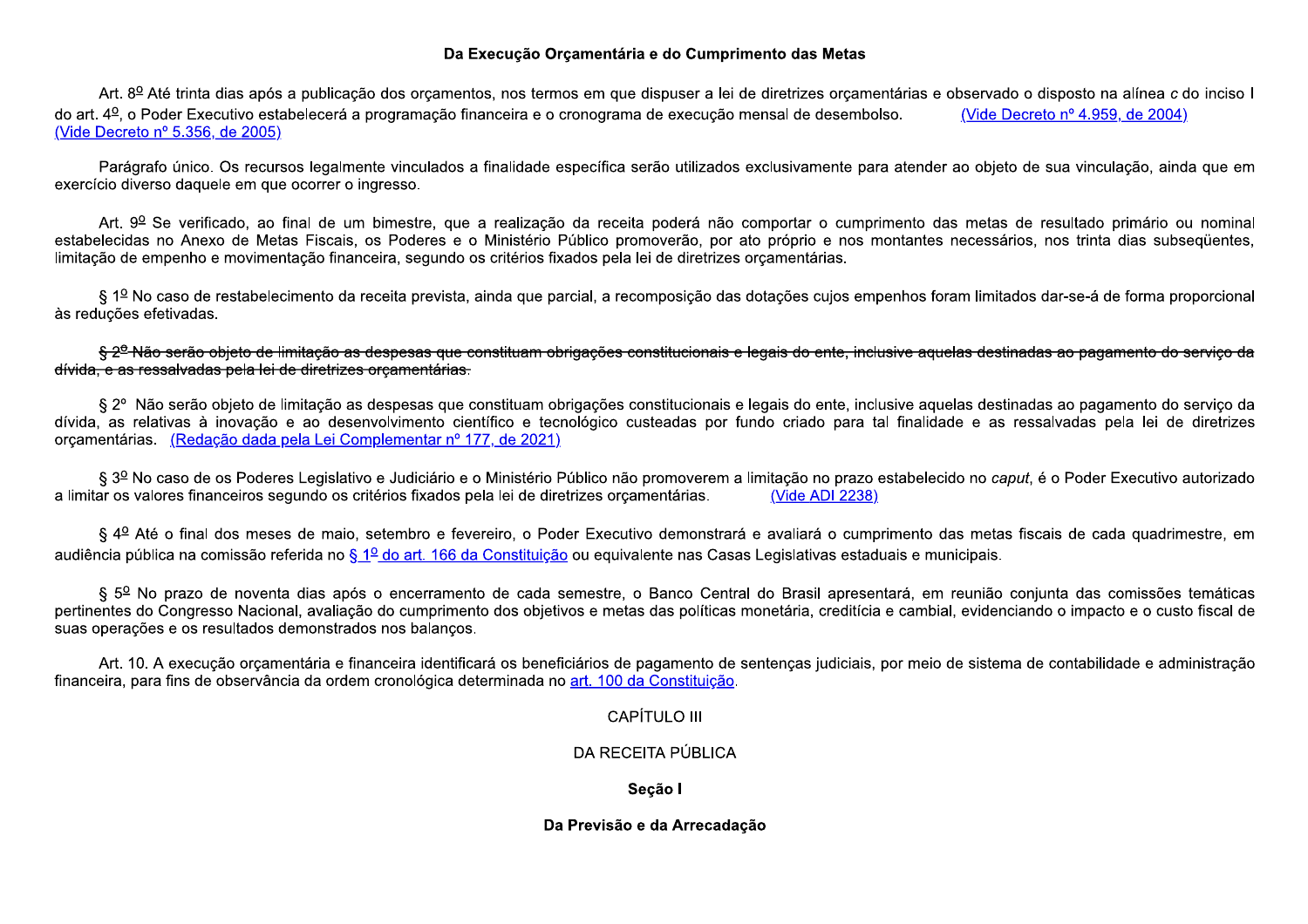Art. 11. Constituem requisitos essenciais da responsabilidade na gestão fiscal a instituição, previsão e efetiva arrecadação de todos os tributos da competência constitucional do ente da Federação.

Parágrafo único. É vedada a realização de transferências voluntárias para o ente que não observe o disposto no caput, no que se refere aos impostos.

Art. 12. As previsões de receita observarão as normas técnicas e legais, considerarão os efeitos das alterações na legislação, da variação do índice de precos, do crescimento econômico ou de qualquer outro fator relevante e serão acompanhadas de demonstrativo de sua evolução nos últimos três anos, da projeção para os dois seguintes àquele a que se referirem, e da metodologia de cálculo e premissas utilizadas.

§ 1º Reestimativa de receita por parte do Poder Legislativo só será admitida se comprovado erro ou omissão de ordem técnica ou legal.

§ 2º O montante previsto para as receitas de operações de crédito não poderá ser superior ao das despesas de capital constantes do projeto de lei (Vide ADI 2238) orcamentária.

§ 3º O Poder Executivo de cada ente colocará à disposição dos demais Poderes e do Ministério Público, no mínimo trinta dias antes do prazo final para encaminhamento de suas propostas orcamentárias, os estudos e as estimativas das receitas para o exercício subsegüente, inclusive da corrente líquida, e as respectivas memórias de cálculo.

Art. 13. No prazo previsto no art. 8º, as receitas previstas serão desdobradas, pelo Poder Executivo, em metas bimestrais de arrecadação, com a especificação, em separado, quando cabível, das medidas de combate à evasão e à sonegação, da quantidade e valores de ações ajuizadas para cobranca da dívida ativa, bem como da evolução do montante dos créditos tributários passíveis de cobrança administrativa.

### Seção II

### Da Renúncia de Receita

Art. 14. A concessão ou ampliação de incentivo ou benefício de natureza tributária da qual decorra renúncia de receita deverá estar acompanhada de estimativa do impacto orcamentário-financeiro no exercício em que deva iniciar sua vigência e nos dois sequintes, atender ao disposto na lei de diretrizes orcamentárias e a pelo menos (Vide Medida Provisória nº 2.159, de 2001) (Vide Lei nº 10.276, de 2001) uma das seguintes condições: (Vide ADI 6357)

I - demonstração pelo proponente de que a renúncia foi considerada na estimativa de receita da lei orcamentária, na forma do art. 12, e de que não afetará as metas de resultados fiscais previstas no anexo próprio da lei de diretrizes orcamentárias;

II - estar acompanhada de medidas de compensação, no período mencionado no caput, por meio do aumento de receita, proveniente da elevação de alíquotas, ampliação da base de cálculo, majoração ou criação de tributo ou contribuição.

§ 1º A renúncia compreende anistia, remissão, subsídio, crédito presumido, concessão de isenção em caráter não geral, alteração de alíquota ou modificação de base de cálculo que implique redução discriminada de tributos ou contribuições, e outros benefícios que correspondam a tratamento diferenciado.

§ 2º Se o ato de concessão ou ampliação do incentivo ou benefício de que trata o caput deste artigo decorrer da condição contida no inciso II, o benefício só entrará em vigor quando implementadas as medidas referidas no mencionado inciso.

§ 3º O disposto neste artigo não se aplica:

I - às alterações das alíquotas dos impostos previstos nos incisos I, II, IV e V do art. 153 da Constituição, na forma do seu § 1º;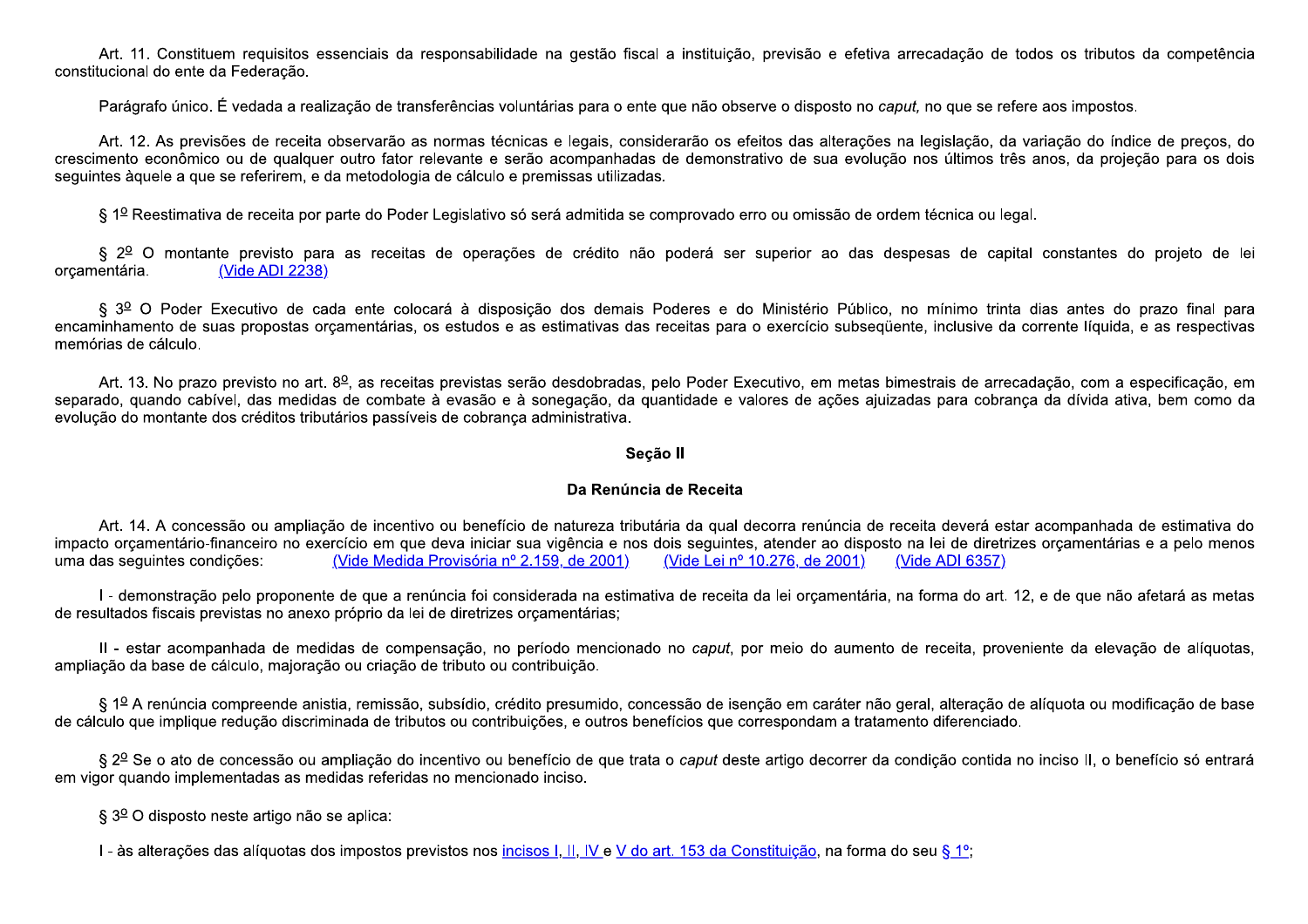II - ao cancelamento de débito cujo montante seja inferior ao dos respectivos custos de cobrança.

# **CAPÍTULO IV**

# DA DESPESA PÚBLICA

### Seção I

# Da Geração da Despesa

Art. 15. Serão consideradas não autorizadas, irregulares e lesivas ao patrimônio público a geração de despesa ou assunção de obrigação que não atendam o disposto nos arts.  $16 \text{ e } 17$ .

Art. 16. A criação, expansão ou aperfeicoamento de ação governamental que acarrete aumento da despesa será acompanhado de:

(Vide ADI 6357)

I - estimativa do impacto orcamentário-financeiro no exercício em que deva entrar em vigor e nos dois subsequentes;

II - declaração do ordenador da despesa de que o aumento tem adequação orçamentária e financeira com a lei orçamentária anual e compatibilidade com o plano plurianual e com a lei de diretrizes orcamentárias.

§ 1º Para os fins desta Lei Complementar, considera-se:

I - adeguada com a lei orcamentária anual, a despesa objeto de dotação específica e suficiente, ou que esteja abrangida por crédito genérico, de forma que somadas todas as despesas da mesma espécie, realizadas e a realizar, previstas no programa de trabalho, não sejam ultrapassados os limites estabelecidos para o exercício;

Il - compatível com o plano plurianual e a lei de diretrizes orcamentárias, a despesa que se conforme com as diretrizes, objetivos, prioridades e metas previstos nesses instrumentos e não infrinja qualquer de suas disposições.

§ 2º A estimativa de que trata o inciso I do caput será acompanhada das premissas e metodologia de cálculo utilizadas.

§ 3º Ressalva-se do disposto neste artigo a despesa considerada irrelevante, nos termos em que dispuser a lei de diretrizes orcamentárias.

§ 4º As normas do caput constituem condição prévia para:

I - empenho e licitação de servicos, fornecimento de bens ou execução de obras;

II - desapropriação de imóveis urbanos a que se refere o §  $3^{\circ}$ do art. 182 da Constituição.

# Subseção I

# Da Despesa Obrigatória de Caráter Continuado

Art. 17. Considera-se obrigatória de caráter continuado a despesa corrente derivada de lei, medida provisória ou ato administrativo normativo que fixem para o ente a obrigação legal de sua execução por um período superior a dois exercícios. (Vide ADI 6357)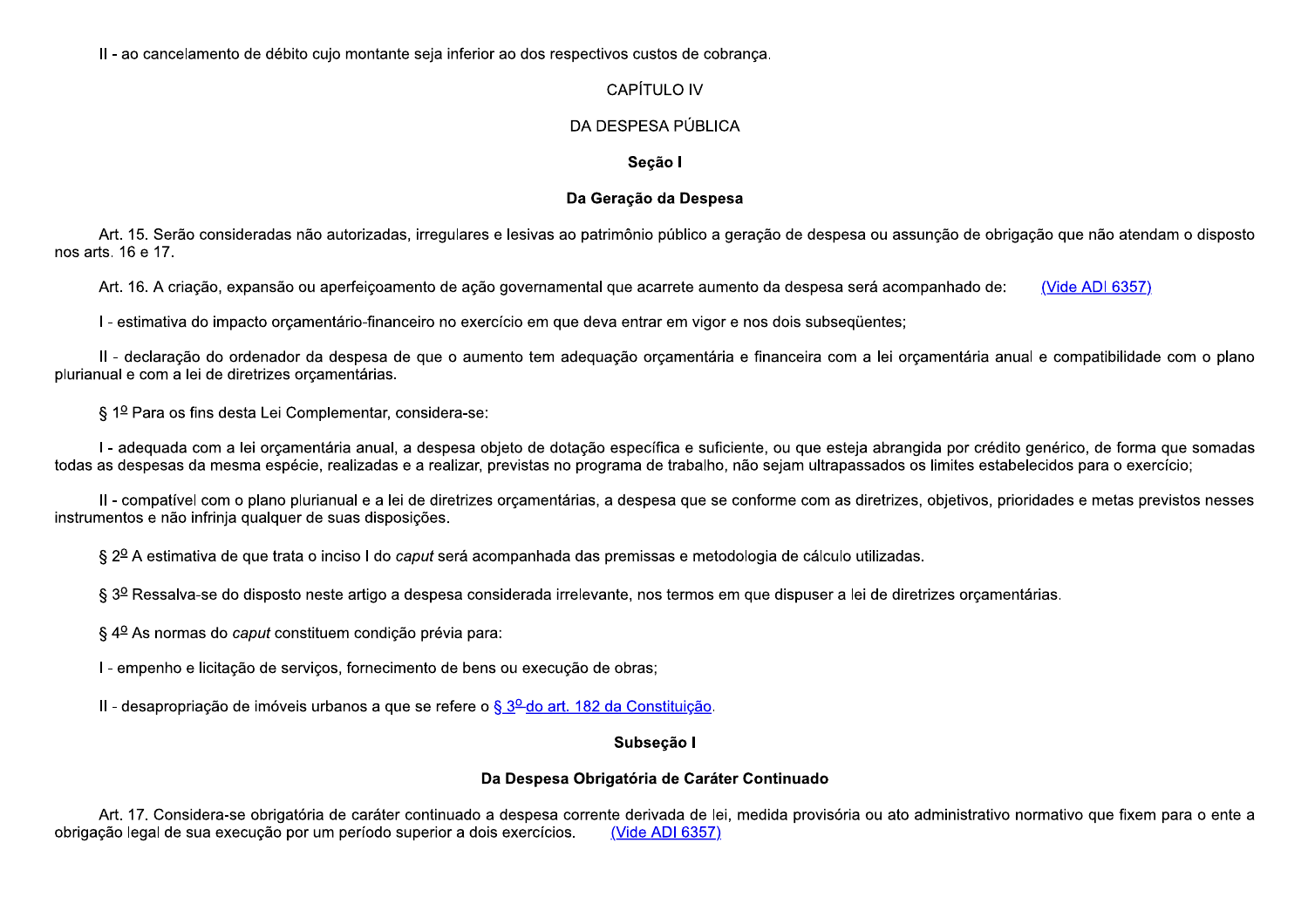§ 1º Os atos que criarem ou aumentarem despesa de que trata o caput deverão ser instruídos com a estimativa prevista no inciso I do art. 16 e demonstrar a origem dos recursos para seu custeio. (Vide Lei Complementar nº 176, de 2020)

§ 2º Para efeito do atendimento do § 1º, o ato será acompanhado de comprovação de que a despesa criada ou aumentada não afetará as metas de resultados fiscais previstas no anexo referido no § 1º do art. 4º, devendo seus efeitos financeiros, nos períodos seguintes, ser compensados pelo aumento permanente de receita ou pela (Vide Lei Complementar nº 176, de 2020) redução permanente de despesa.

§ 3º Para efeito do § 2º, considera-se aumento permanente de receita o proveniente da elevação de alíquotas, ampliação da base de cálculo, majoração ou criação de tributo ou contribuicão. (Vide Lei Complementar nº 176, de 2020)

§ 4º A comprovação referida no § 2º, apresentada pelo proponente, conterá as premissas e metodologia de cálculo utilizadas, sem prejuízo do exame de compatibilidade da despesa com as demais normas do plano plurianual e da lei de diretrizes orcamentárias. (Vide Lei Complementar nº 176, de 2020)

§ 5º A despesa de que trata este artigo não será executada antes da implementação das medidas referidas no § 2º, as quais integrarão o instrumento que a criar ou aumentar. (Vide Lei Complementar nº 176, de 2020)

§ 6º O disposto no § 1º não se aplica às despesas destinadas ao servico da dívida nem ao reajustamento de remuneração de pessoal de que trata o inciso X do art. 37 da Constituição.

§ 7º Considera-se aumento de despesa a prorrogação daquela criada por prazo determinado.

#### Seção II

#### Das Despesas com Pessoal

#### Subseção I

### Definições e Limites

Art. 18. Para os efeitos desta Lei Complementar, entende-se como despesa total com pessoal: o somatório dos gastos do ente da Federação com os ativos, os inativos e os pensionistas, relativos a mandatos eletivos, cargos, funções ou empregos, civis, militares e de membros de Poder, com quaisquer espécies remuneratórias, tais como vencimentos e vantagens, fixas e variáveis, subsídios, proventos da aposentadoria, reformas e pensões, inclusive adicionais, gratificações, horas extras e vantagens pessoais de qualquer natureza, bem como encargos sociais e contribuições recolhidas pelo ente às entidades de previdência.

§ 1º Os valores dos contratos de terceirização de mão-de-obra que se referem à substituição de servidores e empregados públicos serão contabilizados como "Outras Despesas de Pessoal".

<del>. despesa total com pessoal será apurada somando-se a realizada no mês em referência com as dos onze imediatamente anteriores, adotando-se o regime de</del> <del>competência.</del>

§ 2º A despesa total com pessoal será apurada somando-se a realizada no mês em referência com as dos 11 (onze) imediatamente anteriores, adotando-se o regime de competência, independentemente de empenho. (Redação dada pela Lei Complementar nº 178, de 2021)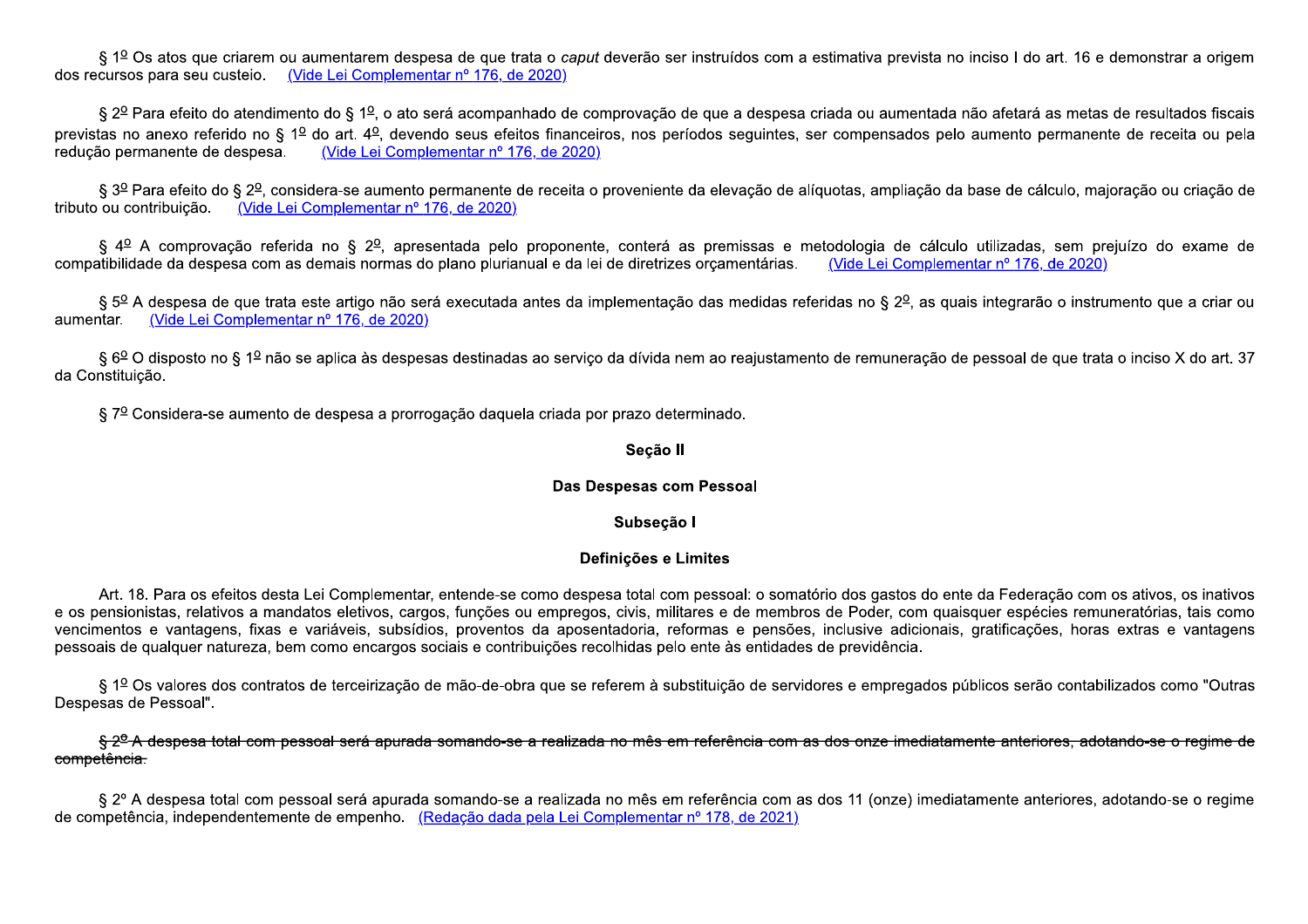§ 3º Para a apuração da despesa total com pessoal, será observada a remuneração bruta do servidor, sem qualquer dedução ou retenção, ressalvada a redução para atendimento ao disposto no art. 37. inciso XI. da Constituição Federal. (Incluído pela Lei Complementar nº 178, de 2021)

Art. 19. Para os fins do disposto no caput do art. 169 da Constituição, a despesa total com pessoal, em cada período de apuração e em cada ente da Federação, não poderá exceder os percentuais da receita corrente líquida, a seguir discriminados:

I - União: 50% (cinquenta por cento);

- II Estados: 60% (sessenta por cento);
- III Municípios: 60% (sessenta por cento).

§ 1º Na verificação do atendimento dos limites definidos neste artigo, não serão computadas as despesas:

I - de indenização por demissão de servidores ou empregados;

- II relativas a incentivos à demissão voluntária;
- III derivadas da aplicação do disposto no inciso II do § 6º do art. 57 da Constituição;

IV - decorrentes de decisão judicial e da competência de período anterior ao da apuração a que se refere o § 2º do art. 18;

V - com pessoal, do Distrito Federal e dos Estados do Amapá e Roraima, custeadas com recursos transferidos pela União na forma dos incisos XIII e XIV do art. 21 da Constituição e do art. 31 da Emenda Constitucional nº 19;

### <u>- com inativos, ainda que por intermédio de fundo específico, custeadas por recursos provenientes:</u>

VI - com inativos e pensionistas, ainda que pagas por intermédio de unidade gestora única ou fundo previsto no art. 249 da Constituição Federal, quanto à parcela custeada por recursos provenientes: (Redação dada pela Lei Complementar nº 178, de 2021)

- a) da arrecadação de contribuições dos segurados;
- b) da compensação financeira de que trata o § 9º do art. 201 da Constituição;

#### c) das demais receitas diretamente arrecadadas por fundo vinculado a tal finalidade, inclusive o produto da alienação de bens, direitos e ativos, superávit financeiro.

c) de transferências destinadas a promover o equilíbrio atuarial do regime de previdência, na forma definida pelo órgão do Poder Executivo federal responsável pela (Redação dada pela Lei Complementar nº 178, de orientação, pela supervisão e pelo acompanhamento dos regimes próprios de previdência social dos servidores públicos.  $2021)$ 

§ 2º Observado o disposto no inciso IV do § 1º, as despesas com pessoal decorrentes de sentenças judiciais serão incluídas no limite do respectivo Poder ou órgão referido no art. 20.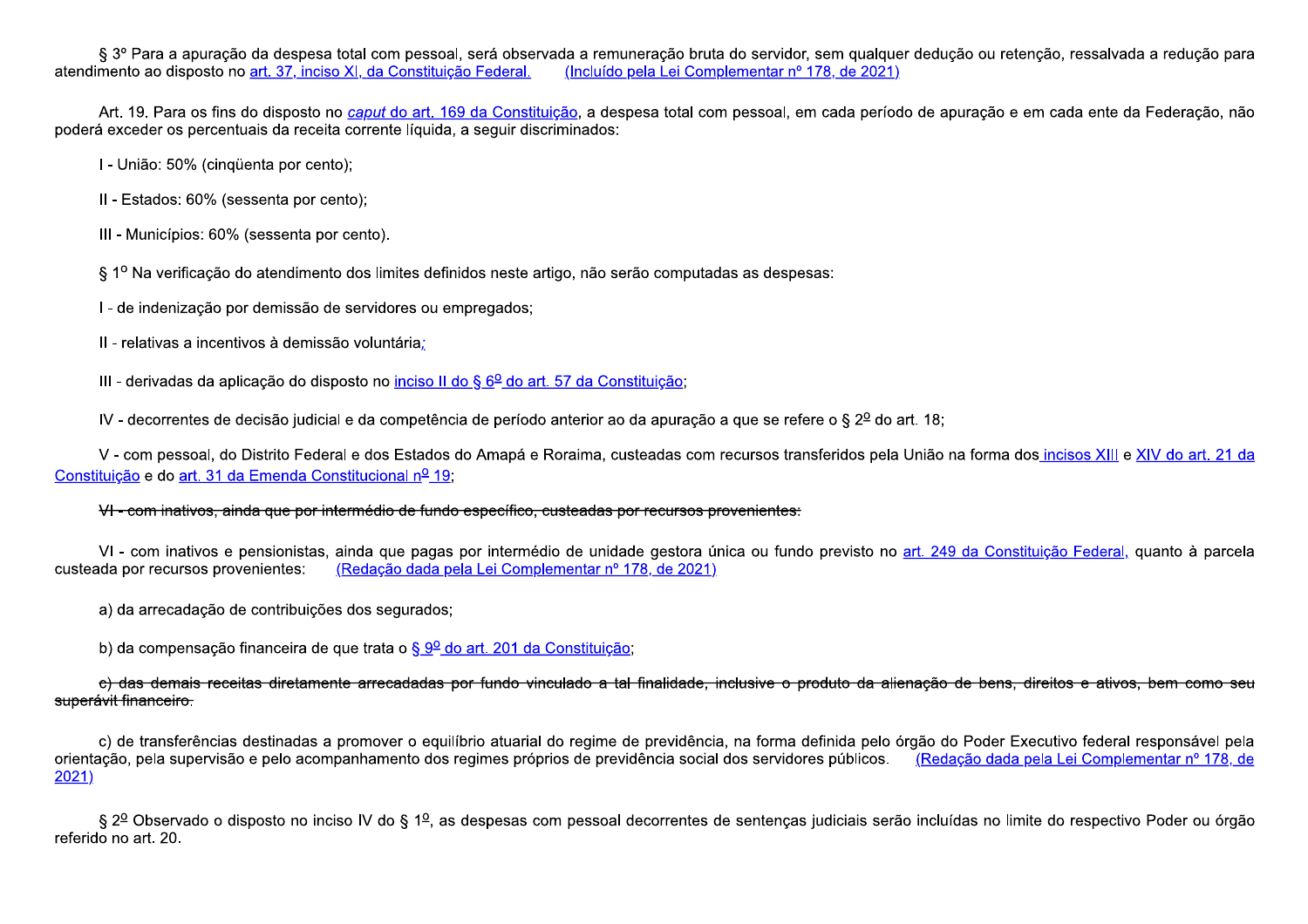§ 3º Na verificação do atendimento dos limites definidos neste artigo, é vedada a dedução da parcela custeada com recursos aportados para a cobertura do déficit financeiro dos regimes de previdência. (Incluído pela Lei Complementar nº 178, de 2021)

Art. 20. A repartição dos limites globais do art. 19 não poderá exceder os seguintes percentuais:

I - na esfera federal:

a) 2,5% (dois inteiros e cinco décimos por cento) para o Legislativo, incluído o Tribunal de Contas da União;

b) 6% (seis por cento) para o Judiciário:

c) 40,9% (quarenta inteiros e nove décimos por cento) para o Executivo, destacando-se 3% (três por cento) para as despesas com pessoal decorrentes do que dispõem os incisos XIII e XIV do art. 21 da Constituição e o art. 31 da Emenda Constitucional nº 19, repartidos de forma proporcional à média das despesas relativas a cada um destes dispositivos, em percentual da receita corrente líquida, verificadas nos três exercícios financeiros imediatamente anteriores ao da publicação desta Lei (Vide Decreto nº 3.917, de 2001) Complementar:

d) 0.6% (seis décimos por cento) para o Ministério Público da União;

II - na esfera estadual:

a) 3% (três por cento) para o Legislativo, incluído o Tribunal de Contas do Estado; (Vide ADI 6533)

b) 6% (seis por cento) para o Judiciário; (Vide ADI 6533)

c) 49% (quarenta e nove por cento) para o Executivo; (Vide ADI 6533)

d) 2% (dois por cento) para o Ministério Público dos Estados; (Vide ADI 6533)

III - na esfera municipal:

a) 6% (seis por cento) para o Legislativo, incluído o Tribunal de Contas do Município, quando houver;

b) 54% (cinquenta e quatro por cento) para o Executivo.

§ 1º Nos Poderes Legislativo e Judiciário de cada esfera, os limites serão repartidos entre seus órgãos de forma proporcional à média das despesas com pessoal, em percentual da receita corrente líquida, verificadas nos três exercícios financeiros imediatamente anteriores ao da publicação desta Lei Complementar. (Vide ADI 6533)

§ 2º Para efeito deste artigo entende-se como órgão:

I - o Ministério Público;

II - no Poder Legislativo:

a) Federal, as respectivas Casas e o Tribunal de Contas da União;

b) Estadual, a Assembléia Legislativa e os Tribunais de Contas;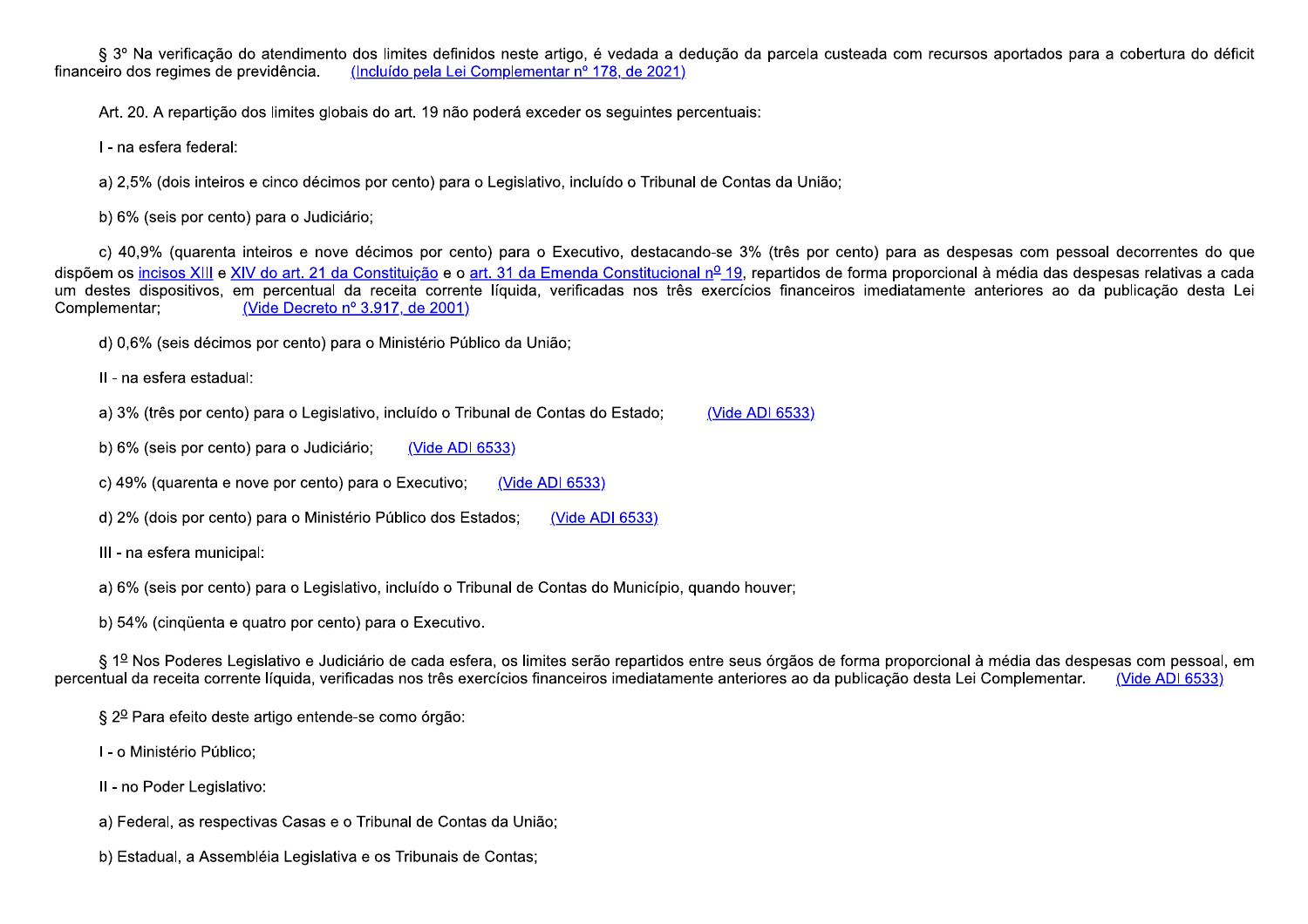c) do Distrito Federal, a Câmara Legislativa e o Tribunal de Contas do Distrito Federal;

d) Municipal, a Câmara de Vereadores e o Tribunal de Contas do Município, quando houver;

III - no Poder Judiciário:

a) Federal, os tribunais referidos no art. 92 da Constituição;

b) Estadual, o Tribunal de Justiça e outros, quando houver.

§ 3º Os limites para as despesas com pessoal do Poder Judiciário, a cargo da União por forca do inciso XIII do art. 21 da Constituição, serão estabelecidos mediante aplicação da regra do § 1º.

§ 4º Nos Estados em que houver Tribunal de Contas dos Municípios, os percentuais definidos nas alíneas a e c do inciso II do caput serão, respectivamente, acrescidos e reduzidos em 0,4% (quatro décimos por cento).

§ 5º Para os fins previstos no art. 168 da Constituição, a entrega dos recursos financeiros correspondentes à despesa total com pessoal por Poder e órgão será a resultante da aplicação dos percentuais definidos neste artigo, ou aqueles fixados na lei de diretrizes orcamentárias.

 $§ 6^{\circ}$  (VETADO)

§ 7º Os Poderes e órgãos referidos neste artigo deverão apurar, de forma segregada para aplicação dos limites de que trata este artigo, a integralidade das despesas com pessoal dos respectivos servidores inativos e pensionistas, mesmo que o custeio dessas despesas esteja a cargo de outro Poder ou órgão. (Incluído pela Lei Complementar nº 178, de 2021)

### Subseção II

### Do Controle da Despesa Total com Pessoal

<u>nulo de pleno direito o ato que provoque aumento da despesa com pessoal e não atenda</u>

. 16 e 17 desta Lei Complementar, e o disposto no <u>inciso XIII do art.</u>

o limite legal de comprometimento aplicado às despesas com pessoal inativo.

Parágrafo único. Também é nulo de pleno direito o ato de que resulte aumento da despesa com pessoal expedido nos cento e <del>oitenta dias anteriores</del> mandato do titular do respectivo Poder ou órgão referido no art. 20.

Art. 21. É nulo de pleno direito: (Redação dada pela Lei Complementar nº 173, de 2020)

I - o ato que provoque aumento da despesa com pessoal e não atenda:

a) às exigências dos arts. 16 e 17 desta Lei Complementar e o disposto no inciso XIII do caput do art. 37 e no § 1º do art. 169 da Constituição Federal; e *(Incluído)* pela Lei Complementar nº 173, de 2020)

(Incluído pela Lei Complementar nº 173, de 2020) b) ao limite legal de comprometimento aplicado às despesas com pessoal inativo;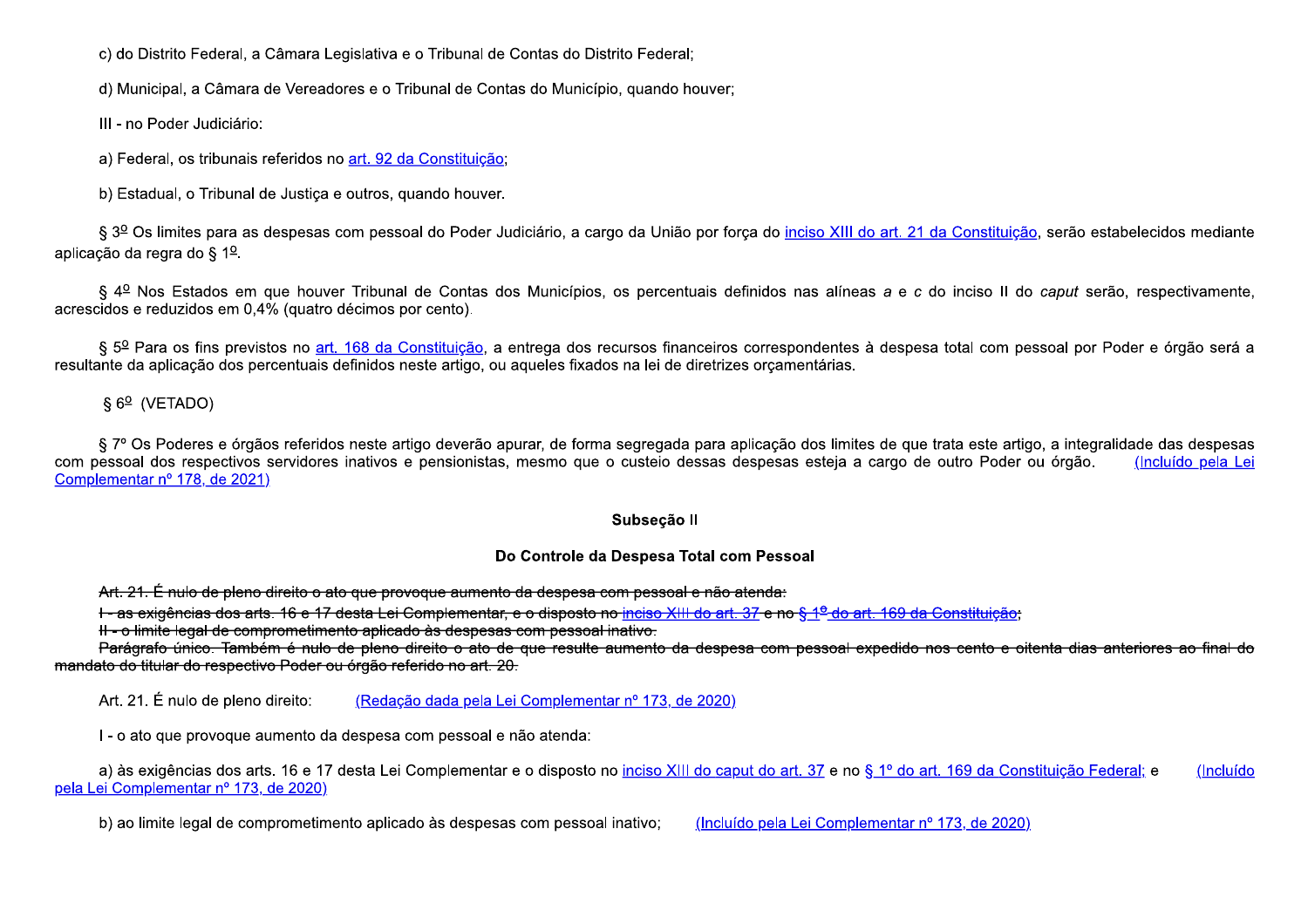Il - o ato de que resulte aumento da despesa com pessoal nos 180 (cento e oitenta) dias anteriores ao final do mandato do titular de Poder ou órgão referido no art. (Redação dada pela Lei Complementar nº 173, de 2020)  $20:$ 

III - o ato de que resulte aumento da despesa com pessoal que preveja parcelas a serem implementadas em períodos posteriores ao final do mandato do titular de Poder ou órgão referido no art. 20: (Incluído pela Lei Complementar nº 173, de 2020)

IV - a aprovação, a edição ou a sanção, por Chefe do Poder Executivo, por Presidente e demais membros da Mesa ou órgão decisório equivalente do Poder Legislativo, por Presidente de Tribunal do Poder Judiciário e pelo Chefe do Ministério Público, da União e dos Estados, de norma legal contendo plano de alteração, reaiuste e reestruturação de carreiras do setor público, ou a edição de ato, por esses agentes, para nomeação de aprovados em concurso público, quando: (Incluído pela Lei Complementar nº 173, de 2020)

a) resultar em aumento da despesa com pessoal nos 180 (cento e oitenta) dias anteriores ao final do mandato do titular do Poder Executivo; ou (Incluído pela Lei Complementar nº 173, de 2020)

b) resultar em aumento da despesa com pessoal que preveja parcelas a serem implementadas em períodos posteriores ao final do mandato do titular do Poder (Incluído pela Lei Complementar nº 173, de 2020) Executivo.

§ 1º As restrições de que tratam os incisos II, III e IV: (Incluído pela Lei Complementar nº 173, de 2020)

I - devem ser aplicadas inclusive durante o período de recondução ou reeleição para o cargo de titular do Poder ou órgão autônomo; e (Incluído pela Lei Complementar nº 173, de 2020)

II - aplicam-se somente aos titulares ocupantes de cargo eletivo dos Poderes referidos no art. 20. (Incluído pela Lei Complementar nº 173, de 2020)

§ 2º Para fins do disposto neste artigo, serão considerados atos de nomeação ou de provimento de cargo público aqueles referidos no § 1º do art. 169 da Constituição Federal ou aqueles que, de qualquer modo, acarretem a criação ou o aumento de despesa obrigatória. (Incluído pela Lei Complementar nº 173, de 2020)

Art. 22. A verificação do cumprimento dos limites estabelecidos nos arts. 19 e 20 será realizada ao final de cada quadrimestre.

Parágrafo único. Se a despesa total com pessoal exceder a 95% (noventa e cinco por cento) do limite, são vedados ao Poder ou órgão referido no art. 20 que houver incorrido no excesso:

I - concessão de vantagem, aumento, reajuste ou adeguação de remuneração a gualguer título, salvo os derivados de sentença judicial ou de determinação legal ou contratual, ressalvada a revisão prevista no inciso X do art. 37 da Constituição;

II - criação de cargo, emprego ou função;

III - alteração de estrutura de carreira que implique aumento de despesa;

IV - provimento de cargo público, admissão ou contratação de pessoal a qualquer título, ressalvada a reposição decorrente de aposentadoria ou falecimento de servidores das áreas de educação, saúde e segurança;

V - contratação de hora extra, salvo no caso do disposto no inciso II do § 6º do art. 57 da Constituição e as situações previstas na lei de diretrizes orçamentárias.

Art. 23. Se a despesa total com pessoal, do Poder ou órgão referido no art. 20, ultrapassar os limites definidos no mesmo artigo, sem prejuízo das medidas previstas no art. 22, o percentual excedente terá de ser eliminado nos dois quadrimestres seguintes, sendo pelo menos um terço no primeiro, adotando-se, entre outras, as providências previstas nos §§ 3º e 4º do art. 169 da Constituição.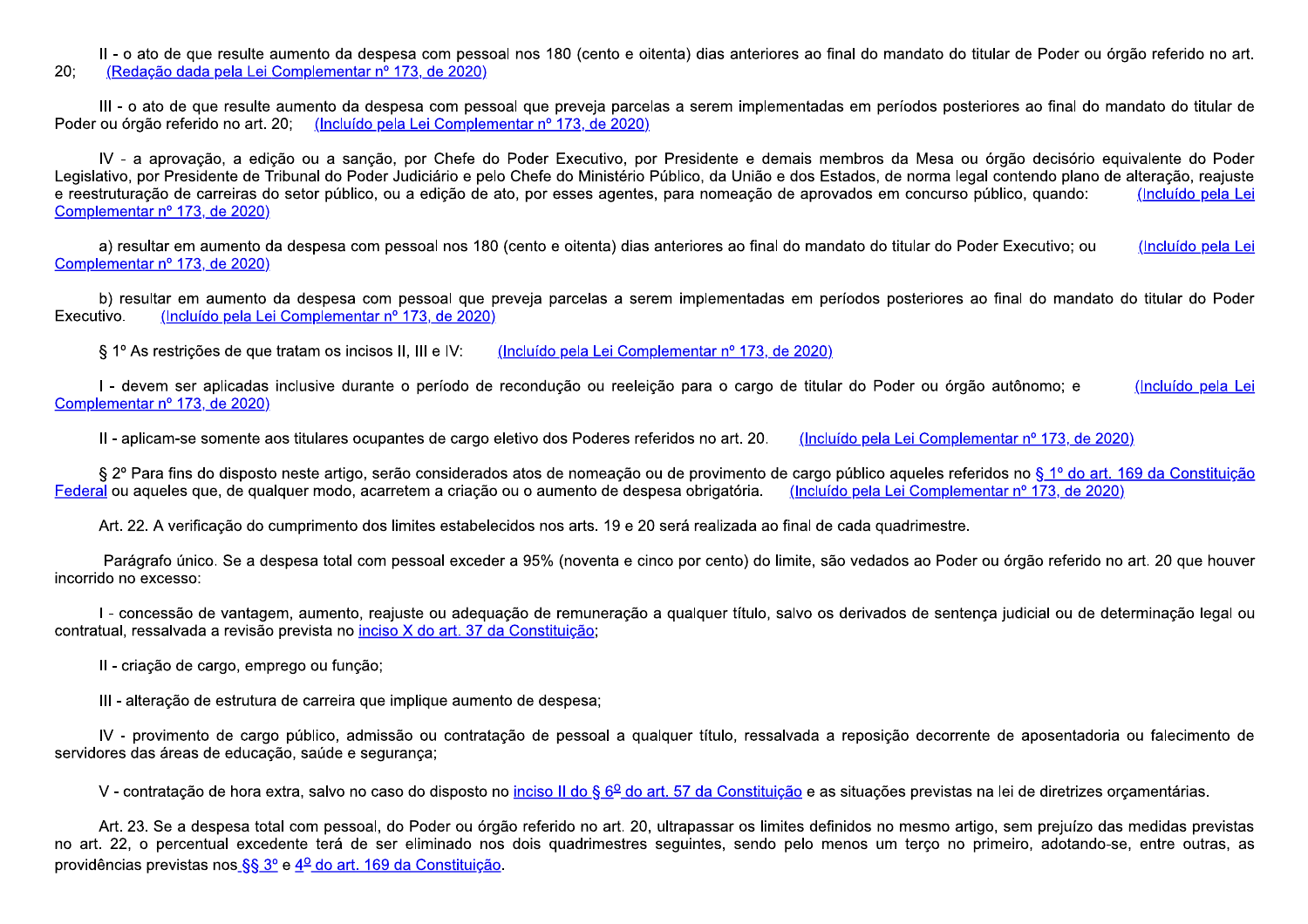§ 1º No caso do inciso I do § 3º do art. 169 da Constituição, o obietivo poderá ser alcancado tanto pela extinção de cargos e funções quanto pela redução dos valores a eles atribuídos. (Vide ADI 2238)

§ 2º É facultada a redução temporária da jornada de trabalho com adequação dos vencimentos à nova carga horária. (Vide ADI 2238)

<del>§ 3º Não alcançada a redução no prazo estabelecido, e enquanto perdurar o excesso, o ente não poderá:</del>

§ 3º Não alcançada a redução no prazo estabelecido e enquanto perdurar o excesso, o Poder ou órgão referido no art. 20 não poderá: (Redação dada pela Lei Complementar nº 178, de 2021)

I - receber transferências voluntárias:

II - obter garantia, direta ou indireta, de outro ente;

<del>III - contratar operações de crédito, ressalvadas as destinadas ao refinanciamento da dívida mobiliária e as que visem à redução das despesas con</del>

III - contratar operações de crédito, ressalvadas as destinadas ao pagamento da dívida mobiliária e as que visem à redução das despesas com pessoal. (Redacão dada pela Lei Complementar nº 178, de 2021)

§ 4º As restrições do § 3º aplicam-se imediatamente se a despesa total com pessoal exceder o limite no primeiro quadrimestre do último ano do mandato dos titulares de Poder ou órgão referidos no art. 20.

§ 5° As restrições previstas no § 3° deste artigo não se aplicam ao Município em caso de queda de receita real superior a 10% (dez por cento), em comparação ao correspondente quadrimestre do exercício financeiro anterior, devido a: (Incluído pela Lei Complementar nº 164, de 2018) Produção de efeitos

I - diminuição das transferências recebidas do Fundo de Participação dos Municípios decorrente de concessão de isenções tributárias pela União; e (Incluído pela Lei Complementar nº 164, de 2018) Produção de efeitos

II – diminuição das receitas recebidas de rovalties e participações especiais.

(Incluído pela Lei Complementar nº 164, de 2018) Produção de efeitos

§ 6° O disposto no § 5° deste artigo só se aplica caso a despesa total com pessoal do quadrimestre vigente não ultrapasse o limite percentual previsto no art. 19 desta Lei Complementar, considerada, para este cálculo, a receita corrente líquida do quadrimestre correspondente do ano anterior atualizada monetariamente. (Incluído pela Lei Complementar nº 164, de 2018) Produção de efeitos

#### Secão III

#### Das Despesas com a Seguridade Social

Art. 24. Nenhum benefício ou serviço relativo à seguridade social poderá ser criado, majorado ou estendido sem a indicação da fonte de custeio total, nos termos do § 5<sup>0</sup> do art. 195 da Constituição, atendidas ainda as exigências do art. 17. (Vide ADI 6357)

§ 1º É dispensada da compensação referida no art. 17 o aumento de despesa decorrente de:

I - concessão de benefício a quem satisfaça as condições de habilitação prevista na legislação pertinente;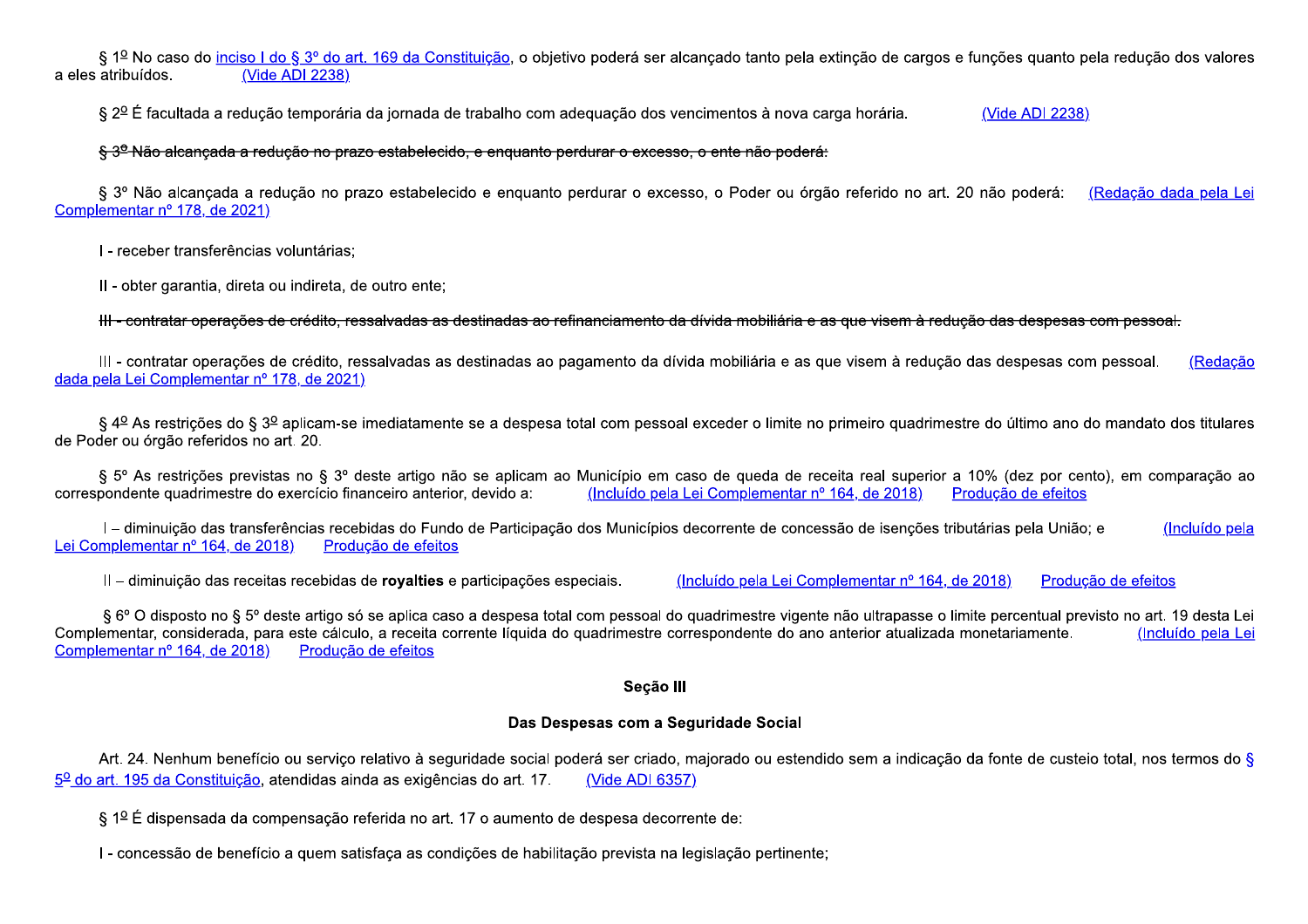II - expansão quantitativa do atendimento e dos serviços prestados;

III - reajustamento de valor do benefício ou serviço, a fim de preservar o seu valor real.

§ 2º O disposto neste artigo aplica-se a benefício ou servico de saúde, previdência e assistência social, inclusive os destinados aos servidores públicos e militares, ativos e inativos, e aos pensionistas.

### **CAPÍTULO V**

# DAS TRANSFERÊNCIAS VOLUNTÁRIAS

Art. 25. Para efeito desta Lei Complementar, entende-se por transferência voluntária a entrega de recursos correntes ou de capital a outro ente da Federação, a título de cooperação, auxílio ou assistência financeira, que não decorra de determinação constitucional, legal ou os destinados ao Sistema Único de Saúde.

§ 1º São exigências para a realização de transferência voluntária, além das estabelecidas na lei de diretrizes orcamentárias:

I - existência de dotação específica;

II - (VETADO)

III - observância do disposto no inciso X do art. 167 da Constituição;

IV - comprovação, por parte do beneficiário, de:

a) que se acha em dia quanto ao pagamento de tributos, empréstimos e financiamentos devidos ao ente transferidor, bem como quanto à prestação de contas de recursos anteriormente dele recebidos:

b) cumprimento dos limites constitucionais relativos à educação e à saúde;

c) observância dos limites das dívidas consolidada e mobiliária, de operações de crédito, inclusive por antecipação de receita, de inscrição em Restos a Pagar e de despesa total com pessoal;

d) previsão orcamentária de contrapartida.

§ 2º É vedada a utilização de recursos transferidos em finalidade diversa da pactuada.

§ 3º Para fins da aplicação das sanções de suspensão de transferências voluntárias constantes desta Lei Complementar, excetuam-se aquelas relativas a ações de educação, saúde e assistência social.

# CAPÍTULO VI

# DA DESTINAÇÃO DE RECURSOS PÚBLICOS PARA O SETOR PRIVADO

Art. 26. A destinação de recursos para, direta ou indiretamente, cobrir necessidades de pessoas físicas ou déficits de pessoas jurídicas deverá ser autorizada por lei específica, atender às condições estabelecidas na lei de diretrizes orçamentárias e estar prevista no orçamento ou em seus créditos adicionais.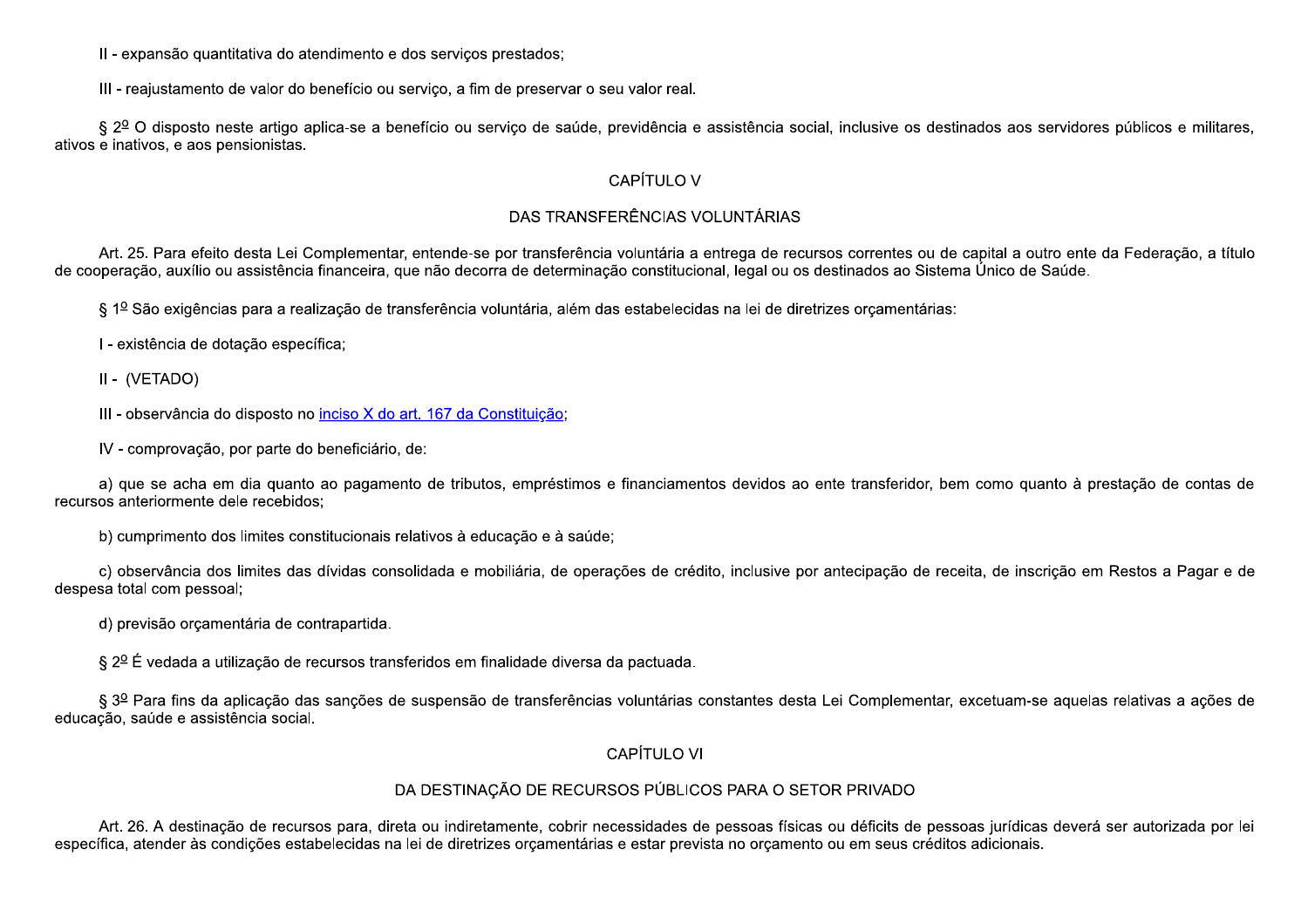§ 1º O disposto no caput aplica-se a toda a administração indireta, inclusive fundações públicas e empresas estatais, exceto, no exercício de suas atribuições precípuas, as instituições financeiras e o Banco Central do Brasil.

§ 2º Compreende-se incluída a concessão de empréstimos, financiamentos e refinanciamentos, inclusive as respectivas prorrogações e a composição de dívidas, a concessão de subvencões e a participação em constituição ou aumento de capital.

Art. 27. Na concessão de crédito por ente da Federação a pessoa física, ou jurídica que não esteja sob seu controle direto ou indireto, os encargos financeiros, comissões e despesas congêneres não serão inferiores aos definidos em lei ou ao custo de captação.

Parágrafo único. Dependem de autorização em lei específica as prorrogações e composições de dívidas decorrentes de operações de crédito, bem como a concessão de empréstimos ou financiamentos em desacordo com o caput, sendo o subsídio correspondente consignado na lei orcamentária.

Art. 28. Salvo mediante lei específica, não poderão ser utilizados recursos públicos, inclusive de operações de crédito, para socorrer instituições do Sistema Financeiro Nacional, ainda que mediante a concessão de empréstimos de recuperação ou financiamentos para mudança de controle acionário.

§ 1º A prevenção de insolvência e outros riscos ficará a cargo de fundos, e outros mecanismos, constituídos pelas instituições do Sistema Financeiro Nacional, na forma da lei

§ 2º O disposto no caput não proíbe o Banco Central do Brasil de conceder às instituições financeiras operações de redesconto e de empréstimos de prazo inferior a trezentos e sessenta dias.

### **CAPÍTULO VII**

#### DA DÍVIDA E DO ENDIVIDAMENTO

#### Seção I

#### **Definições Básicas**

Art. 29. Para os efeitos desta Lei Complementar, são adotadas as seguintes definições:

I - dívida pública consolidada ou fundada: montante total, apurado sem duplicidade, das obrigações financeiras do ente da Federação, assumidas em virtude de leis, contratos, convênios ou tratados e da realização de operações de crédito, para amortização em prazo superior a doze meses;

II - dívida pública mobiliária: dívida pública representada por títulos emitidos pela União, inclusive os do Banco Central do Brasil, Estados e Municípios;

III - operação de crédito: compromisso financeiro assumido em razão de mútuo, abertura de crédito, emissão e aceite de título, aquisição financiada de bens, recebimento antecipado de valores provenientes da venda a termo de bens e servicos, arrendamento mercantil e outras operações assemelhadas, inclusive com o uso de derivativos financeiros;

IV - concessão de garantia: compromisso de adimplência de obrigação financeira ou contratual assumida por ente da Federação ou entidade a ele vinculada;

V - refinanciamento da dívida mobiliária: emissão de títulos para pagamento do principal acrescido da atualização monetária.

§ 1º Equipara-se a operação de crédito a assunção, o reconhecimento ou a confissão de dívidas pelo ente da Federação, sem prejuízo do cumprimento das exigências dos arts. 15 e 16.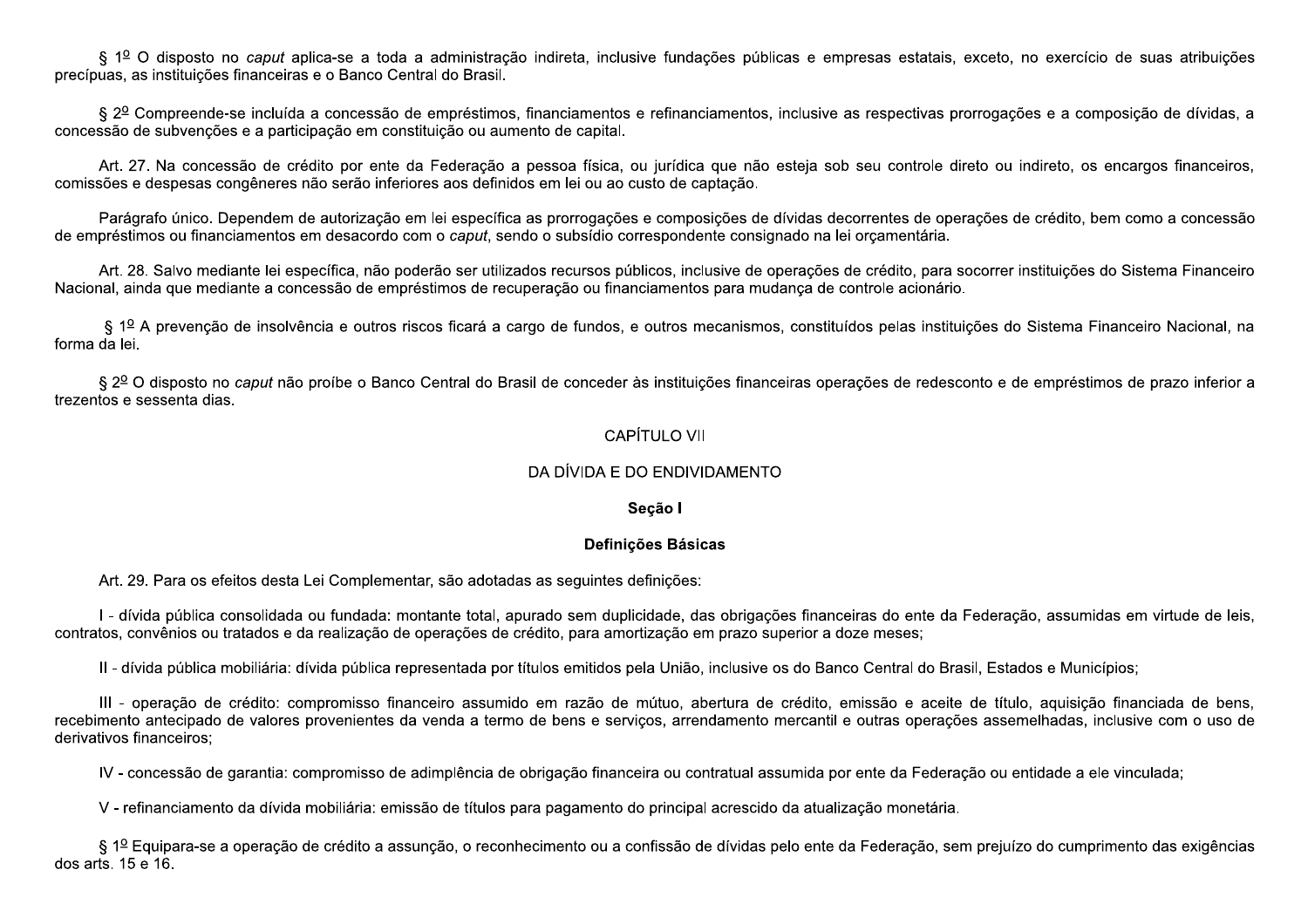§ 2º Será incluída na dívida pública consolidada da União a relativa à emissão de títulos de responsabilidade do Banco Central do Brasil.

§ 3º Também integram a dívida pública consolidada as operações de crédito de prazo inferior a doze meses cujas receitas tenham constado do orçamento.

§ 4º O refinanciamento do principal da dívida mobiliária não excederá, ao término de cada exercício financeiro, o montante do final do exercício anterior, somado ao das operações de crédito autorizadas no orcamento para este efeito e efetivamente realizadas, acrescido de atualização monetária.

### Secão II

### Dos Limites da Dívida Pública e das Operações de Crédito

Art. 30. No prazo de noventa dias após a publicação desta Lei Complementar, o Presidente da República submeterá ao:

I - Senado Federal: proposta de limites globais para o montante da dívida consolidada da União, Estados e Municípios, cumprindo o que estabelece o inciso VI do art. 52 da Constituição, bem como de limites e condições relativos aos incisos VII, VIII e IX do mesmo artigo;

Il - Congresso Nacional: projeto de lei que estabeleca limites para o montante da dívida mobiliária federal a que se refere o inciso XIV do art. 48 da Constituição, acompanhado da demonstração de sua adeguação aos limites fixados para a dívida consolidada da União, atendido o disposto no inciso I do § 1º deste artigo.

§ 1º As propostas referidas nos incisos I e II do caput e suas alterações conterão:

I - demonstração de que os limites e condições quardam coerência com as normas estabelecidas nesta Lei Complementar e com os objetivos da política fiscal;

II - estimativas do impacto da aplicação dos limites a cada uma das três esferas de governo;

III - razões de eventual proposição de limites diferenciados por esfera de governo;

IV - metodologia de apuração dos resultados primário e nominal.

§ 2º As propostas mencionadas nos incisos I e II do caput também poderão ser apresentadas em termos de dívida líquida, evidenciando a forma e a metodologia de sua apuração.

§ 3º Os limites de que tratam os incisos I e II do caput serão fixados em percentual da receita corrente líquida para cada esfera de governo e aplicados igualmente a todos os entes da Federação que a integrem, constituindo, para cada um deles, limites máximos.

§ 4º Para fins de verificação do atendimento do limite, a apuração do montante da dívida consolidada será efetuada ao final de cada quadrimestre.

§ 5º No prazo previsto no art. 5º, o Presidente da República enviará ao Senado Federal ou ao Congresso Nacional, conforme o caso, proposta de manutenção ou alteração dos limites e condições previstos nos incisos I e II do caput.

§ 6º Sempre que alterados os fundamentos das propostas de que trata este artigo, em razão de instabilidade econômica ou alterações nas políticas monetária ou cambial, o Presidente da República poderá encaminhar ao Senado Federal ou ao Congresso Nacional solicitação de revisão dos limites.

§ 7º Os precatórios judiciais não pagos durante a execução do orçamento em que houverem sido incluídos integram a dívida consolidada, para fins de aplicação dos limites.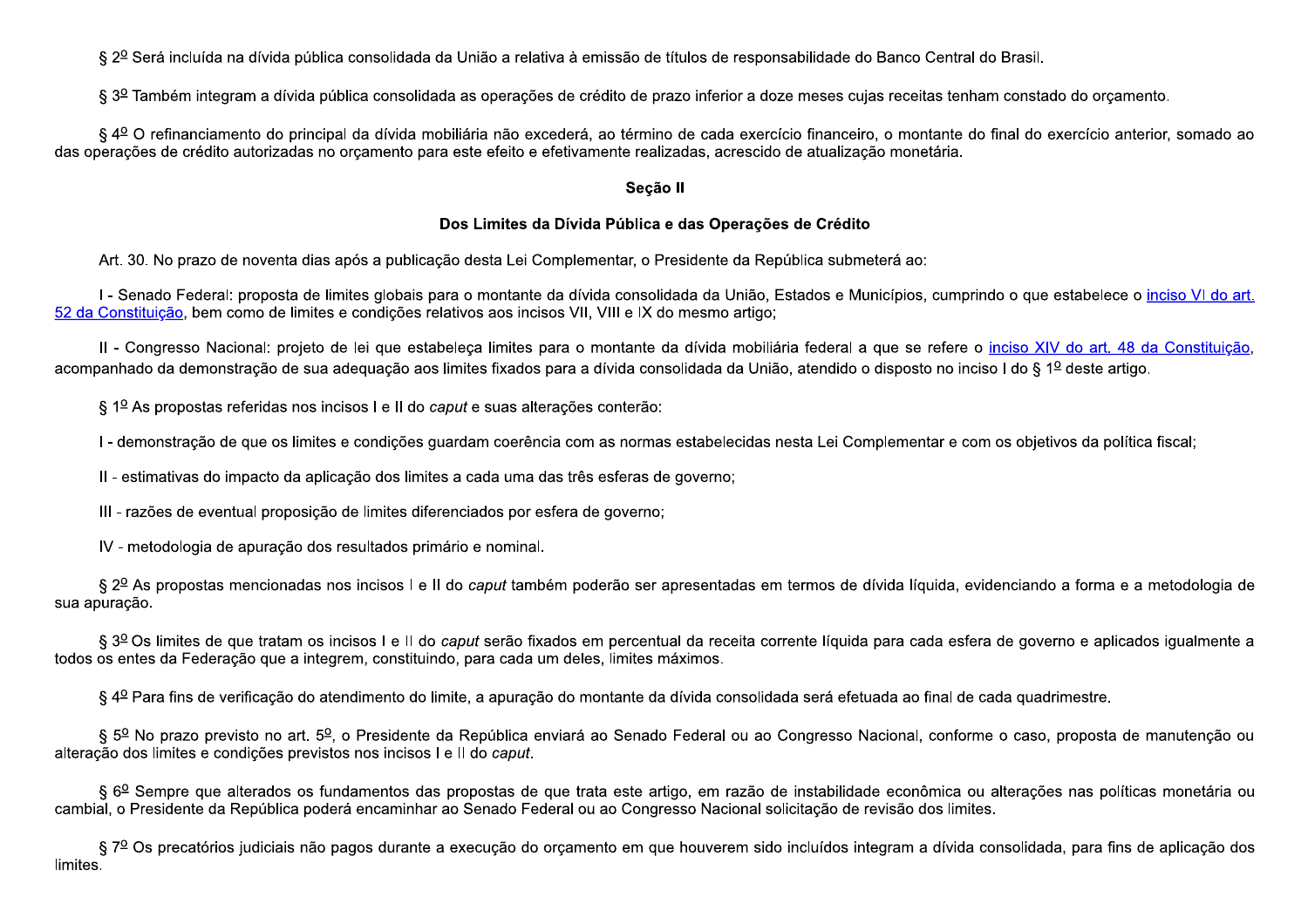#### Seção III

#### Da Recondução da Dívida aos Limites

Art. 31. Se a dívida consolidada de um ente da Federação ultrapassar o respectivo limite ao final de um quadrimestre, deverá ser a ele reconduzida até o término dos três subsequentes, reduzindo o excedente em pelo menos 25% (vinte e cinco por cento) no primeiro.

 $\S$  1º Enguanto perdurar o excesso, o ente que nele houver incorrido:

<del>I - estará proibido de realizar operação de crédito interna ou externa, inclusive por antecipação de receita, ressalvado o refinanciamento do principal atualizado da</del> <del>vida mobiliária:</del>

I - estará proibido de realizar operação de crédito interna ou externa, inclusive por antecipação de receita, ressalvadas as para pagamento de dívidas mobiliárias; (Redação dada pela Lei Complementar nº 178, de 2021)

II - obterá resultado primário necessário à recondução da dívida ao limite, promovendo, entre outras medidas, limitação de empenho, na forma do art. 9º,

§ 2º Vencido o prazo para retorno da dívida ao limite, e enquanto perdurar o excesso, o ente ficará também impedido de receber transferências voluntárias da União ou do Estado.

§ 3º As restricões do § 1º aplicam-se imediatamente se o montante da dívida exceder o limite no primeiro quadrimestre do último ano do mandato do Chefe do Poder Executivo.

§ 4º O Ministério da Fazenda divulgará, mensalmente, a relação dos entes que tenham ultrapassado os limites das dívidas consolidada e mobiliária.

§ 5º As normas deste artigo serão observadas nos casos de descumprimento dos limites da dívida mobiliária e das operações de crédito internas e externas.

### Secão IV

### Das Operações de Crédito

### Subseção I

### Da Contratação

Art. 32. O Ministério da Fazenda verificará o cumprimento dos limites e condições relativos à realização de operações de crédito de cada ente da Federação, inclusive das empresas por eles controladas, direta ou indiretamente.

§ 1º O ente interessado formalizará seu pleito fundamentando-o em parecer de seus órgãos técnicos e jurídicos, demonstrando a relação custo-benefício, o interesse econômico e social da operação e o atendimento das seguintes condições:

I - existência de prévia e expressa autorização para a contratação, no texto da lei orcamentária, em créditos adicionais ou lei específica;

II - inclusão no orçamento ou em créditos adicionais dos recursos provenientes da operação, exceto no caso de operações por antecipação de receita;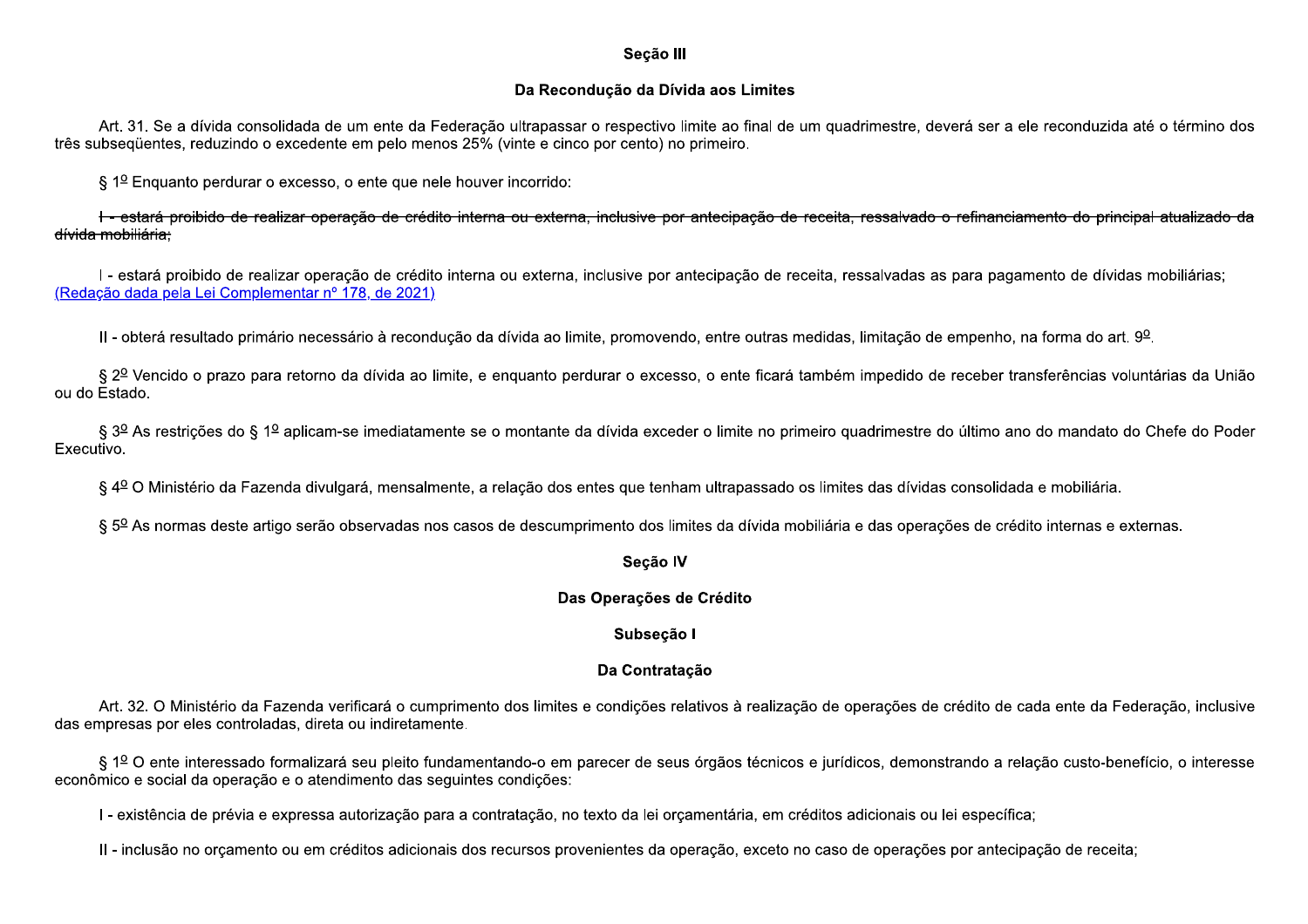III - observância dos limites e condições fixados pelo Senado Federal;

IV - autorização específica do Senado Federal, quando se tratar de operação de crédito externo;

V - atendimento do disposto no inciso III do art. 167 da Constituição;

VI - observância das demais restrições estabelecidas nesta Lei Complementar.

§ 2º As operações relativas à dívida mobiliária federal autorizadas, no texto da lei orcamentária ou de créditos adicionais, serão objeto de processo simplificado que atenda às suas especificidades.

§ 3º Para fins do disposto no inciso V do § 1º, considerar-se-á, em cada exercício financeiro, o total dos recursos de operações de crédito nele ingressados e o das despesas de capital executadas, observado o seguinte:

I - não serão computadas nas despesas de capital as realizadas sob a forma de empréstimo ou financiamento a contribuinte, com o intuito de promover incentivo fiscal, tendo por base tributo de competência do ente da Federação, se resultar a diminuição, direta ou indireta, do ônus deste;

II - se o empréstimo ou financiamento a que se refere o inciso I for concedido por instituição financeira controlada pelo ente da Federação, o valor da operação será deduzido das despesas de capital:

#### III - (VETADO)

§ 4º Sem prejuízo das atribuições próprias do Senado Federal e do Banco Central do Brasil, o Ministério da Fazenda efetuará o registro eletrônico centralizado e atualizado das dívidas públicas interna e externa, garantido o acesso público às informações, que incluirão:

I - encargos e condições de contratação;

II - saldos atualizados e limites relativos às dívidas consolidada e mobiliária, operações de crédito e concessão de garantias.

§ 5º Os contratos de operação de crédito externo não conterão cláusula que importe na compensação automática de débitos e créditos.

§ 6º O prazo de validade da verificação dos limites e das condições de que trata este artigo e da análise realizada para a concessão de garantia pela União será de, no mínimo, 90 (noventa) dias e, no máximo, 270 (duzentos e setenta) dias, a critério do Ministério da Fazenda. (Incluído pela Lei Complementar nº 159, de 2017)

§ 7º Poderá haver alteração da finalidade de operação de crédito de Estados, do Distrito Federal e de Municípios sem a necessidade de nova verificação pelo Ministério da Economia, desde que haja prévia e expressa autorização para tanto, no texto da lei orcamentária, em créditos adicionais ou em lei específica, que se demonstre a relação custo-benefício e o interesse econômico e social da operação e que não configure infração a dispositivo desta Lei Complementar. (Incluído pela Lei Complementar nº 178, de 2021)

Art. 33. A instituição financeira que contratar operação de crédito com ente da Federação, exceto quando relativa à dívida mobiliária ou à externa, deverá exigir comprovação de que a operação atende às condições e limites estabelecidos.

§ 1º A operação realizada com infração do disposto nesta Lei Complementar será considerada nula, procedendo-se ao seu cancelamento, mediante a devolução do principal, vedados o pagamento de juros e demais encargos financeiros.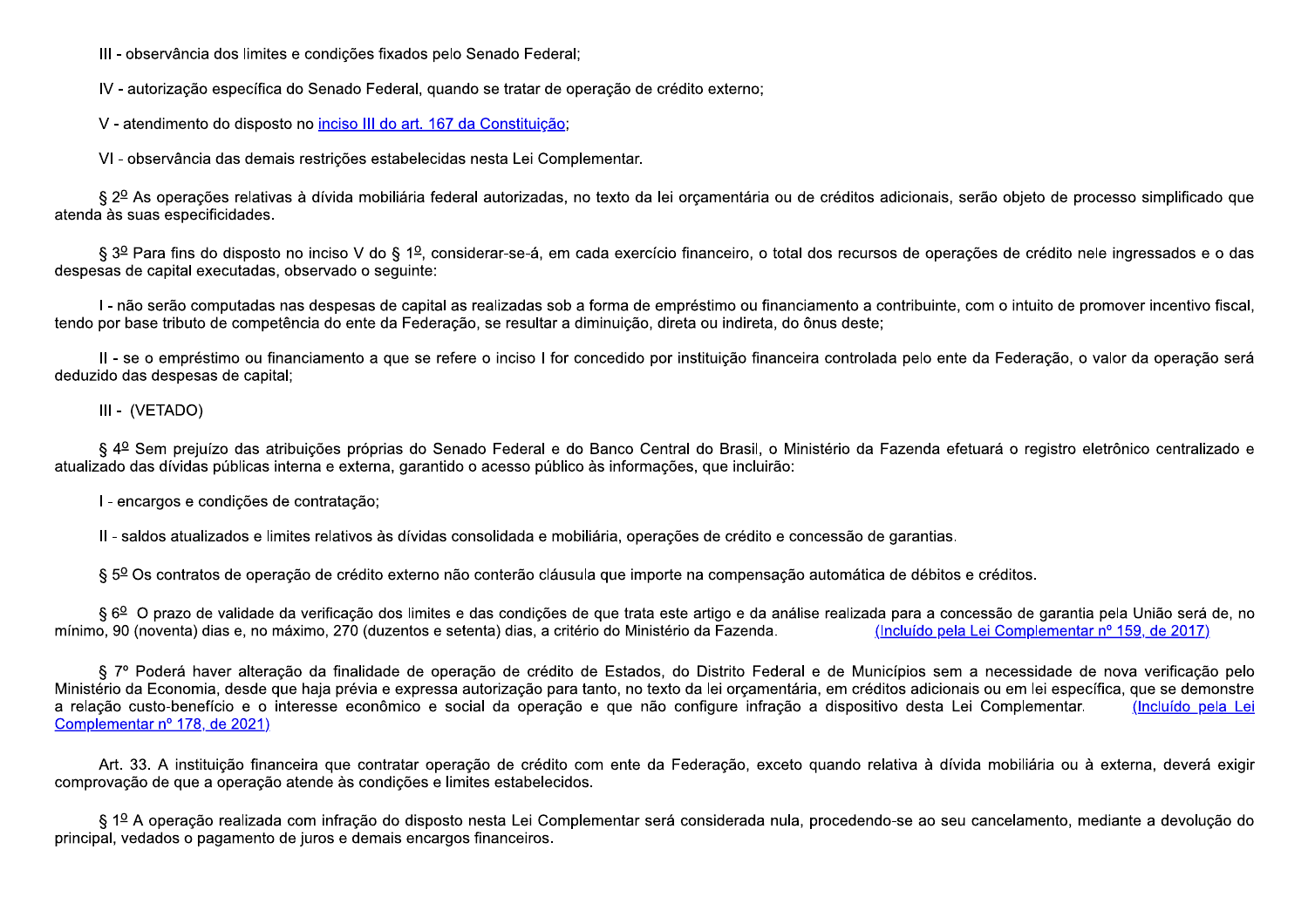§ 2º Se a devolução não for efetuada no exercício de ingresso dos recursos, será consignada reserva específica na lei orçamentária para o exercício seguinte.

#### <del>§ 3º Enquanto não efetuado o cancelamento, a amortização, ou constituída a reserva, aplicam-se as sanções previstas nos incisos do § 3º do art. 23.</del>

§ 3º Enquanto não for efetuado o cancelamento ou a amortização ou constituída a reserva de que trata o § 2º, aplicam-se ao ente as restrições previstas no § 3º do art. (Redação dada pela Lei Complementar nº 178, de 2021) 23.

§ 4º Também se constituirá reserva, no montante equivalente ao excesso, se não atendido o disposto no inciso III do art. 167 da Constituição, consideradas as disposições do  $\S$   $3<sup>0</sup>$  do art. 32.

#### Subseção II

#### Das Vedações

Art. 34. O Banco Central do Brasil não emitirá títulos da dívida pública a partir de dois anos após a publicação desta Lei Complementar.

Art. 35. É vedada a realização de operação de crédito entre um ente da Federação, diretamente ou por intermédio de fundo, autarquia, fundação ou empresa estatal dependente, e outro, inclusive suas entidades da administração indireta, ainda que sob a forma de novação, refinanciamento ou postergação de dívida contraída anteriormente.

§ 1º Excetuam-se da vedação a que se refere o caput as operações entre instituição financeira estatal e outro ente da Federação, inclusive suas entidades da administração indireta, que não se destinem a:

I - financiar, direta ou indiretamente, despesas correntes;

II - refinanciar dívidas não contraídas junto à própria instituição concedente.

§ 2º O disposto no caput não impede Estados e Municípios de comprar títulos da dívida da União como aplicação de suas disponibilidades.

Art. 36. É proibida a operação de crédito entre uma instituição financeira estatal e o ente da Federação que a controle, na qualidade de beneficiário do empréstimo.

Parágrafo único. O disposto no caput não proíbe instituição financeira controlada de adquirir, no mercado, títulos da dívida pública para atender investimento de seus clientes, ou títulos da dívida de emissão da União para aplicação de recursos próprios.

Art. 37. Equiparam-se a operações de crédito e estão vedados:

I - captação de recursos a título de antecipação de receita de tributo ou contribuição cujo fato gerador ainda não tenha ocorrido, sem prejuízo do disposto no §7º do art. 150 da Constituição:

Il - recebimento antecipado de valores de empresa em que o Poder Público detenha, direta ou indiretamente, a maioria do capital social com direito a voto, salvo lucros e dividendos, na forma da legislação;

III - assunção direta de compromisso, confissão de dívida ou operação assemelhada, com fornecedor de bens, mercadorias ou serviços, mediante emissão, aceite ou aval de título de crédito, não se aplicando esta vedação a empresas estatais dependentes;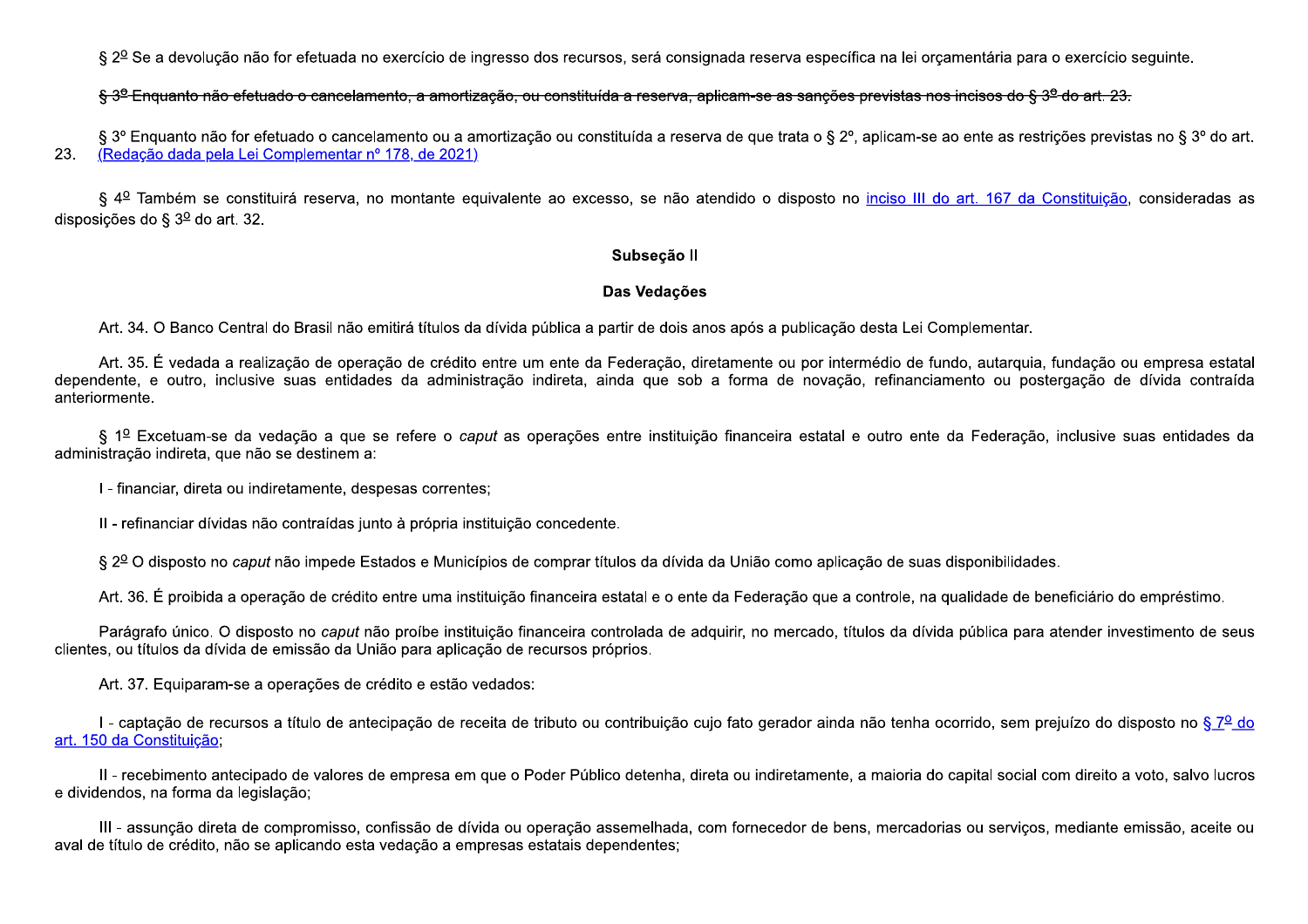IV - assunção de obrigação, sem autorização orçamentária, com fornecedores para pagamento a posteriori de bens e serviços.

### Subseção III

### Das Operações de Crédito por Antecipação de Receita Orçamentária

Art. 38. A operação de crédito por antecipação de receita destina-se a atender insuficiência de caixa durante o exercício financeiro e cumprirá as exigências mencionadas no art. 32 e mais as seguintes:

I - realizar-se-á somente a partir do décimo dia do início do exercício;

II - deverá ser liquidada, com juros e outros encargos incidentes, até o dia dez de dezembro de cada ano;

III - não será autorizada se forem cobrados outros encargos que não a taxa de juros da operação, obrigatoriamente prefixada ou indexada à taxa básica financeira, ou à que vier a esta substituir;

IV - estará proibida:

a) enquanto existir operação anterior da mesma natureza não integralmente resgatada;

b) no último ano de mandato do Presidente, Governador ou Prefeito Municipal.

§ 1º As operações de que trata este artigo não serão computadas para efeito do que dispõe o inciso III do art. 167 da Constituição, desde que liquidadas no prazo definido no inciso II do caput.

§ 2º As operações de crédito por antecipação de receita realizadas por Estados ou Municípios serão efetuadas mediante abertura de crédito junto à instituição financeira vencedora em processo competitivo eletrônico promovido pelo Banco Central do Brasil.

§ 3º O Banco Central do Brasil manterá sistema de acompanhamento e controle do saldo do crédito aberto e, no caso de inobservância dos limites, aplicará as sanções cabíveis à instituição credora.

### Subseção IV

### Das Operações com o Banco Central do Brasil

Art. 39. Nas suas relações com ente da Federação, o Banco Central do Brasil está sujeito às vedações constantes do art. 35 e mais às sequintes:

I - compra de título da dívida, na data de sua colocação no mercado, ressalvado o disposto no § 2º deste artigo;

II - permuta, ainda que temporária, por intermédio de instituição financeira ou não, de título da dívida de ente da Federação por título da dívida pública federal, bem como a operação de compra e venda, a termo, daquele título, cujo efeito final seja semelhante à permuta;

III - concessão de garantia.

§ 1º O disposto no inciso II, in fine, não se aplica ao estoque de Letras do Banco Central do Brasil, Série Especial, existente na carteira das instituições financeiras, que pode ser refinanciado mediante novas operações de venda a termo.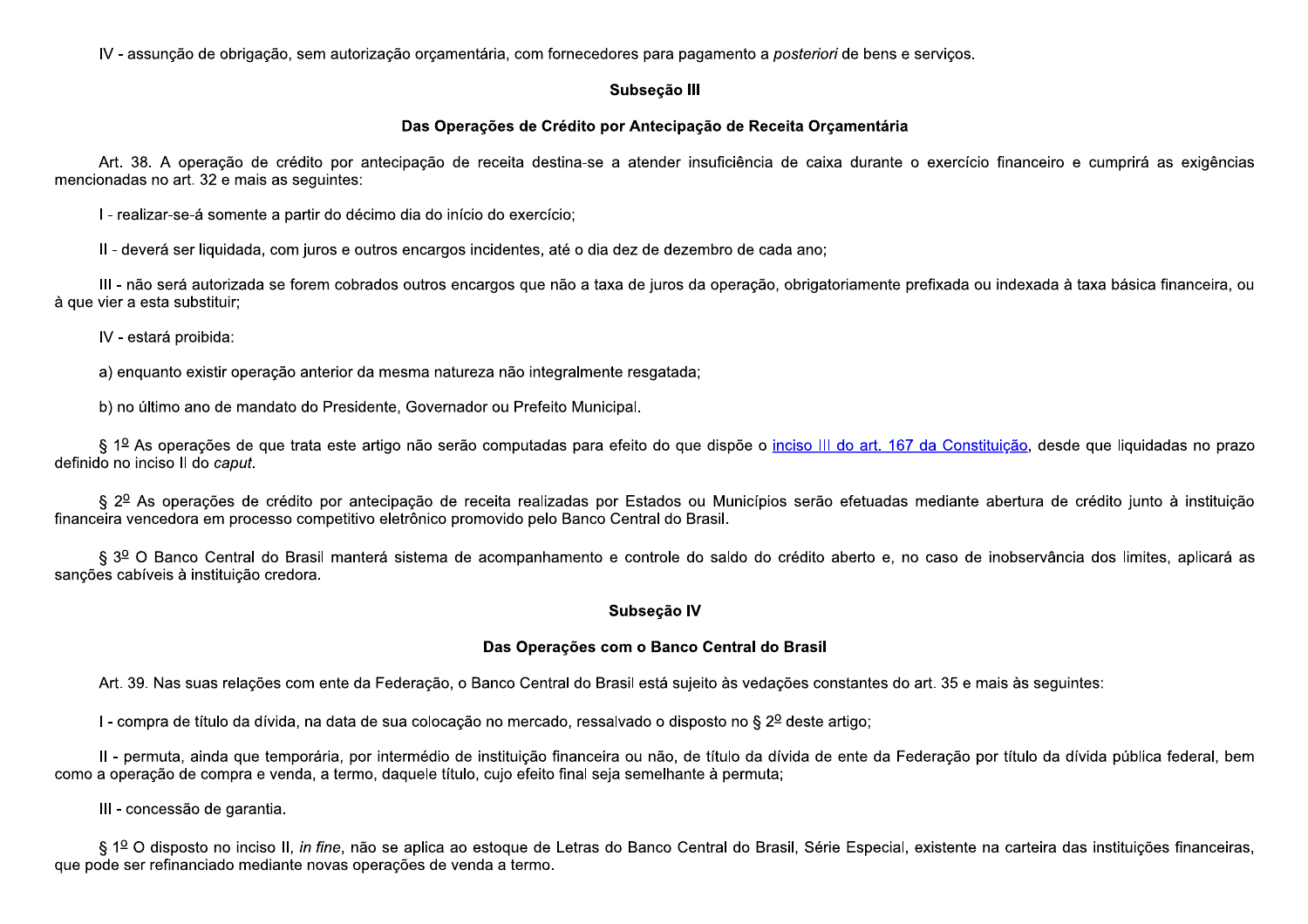§ 2º O Banco Central do Brasil só poderá comprar diretamente títulos emitidos pela União para refinanciar a dívida mobiliária federal que estiver vencendo na sua carteira.

§ 3º A operação mencionada no § 2º deverá ser realizada à taxa média e condições alcancadas no dia, em leilão público.

§ 4º É vedado ao Tesouro Nacional adquirir títulos da dívida pública federal existentes na carteira do Banco Central do Brasil, ainda que com cláusula de reversão, salvo para reduzir a dívida mobiliária.

#### Secão V

### Da Garantia e da Contragarantia

<del>poderão conceder garantia em operações de crédito internas ou externas, observados o disposto neste artigo, as normas do art.</del> <del>União, também os limites e as condições estabelecidos pelo</del>

Art. 40. Os entes poderão conceder garantia em operações de crédito internas ou externas, observados o disposto neste artigo, as normas do art. 32 e, no caso da União, também os limites e as condições estabelecidos pelo Senado Federal e as normas emitidas pelo Ministério da Economia acerca da classificação de capacidade de pagamento dos mutuários. (Redação dada pela Lei Complementar nº 178, de 2021)

§ 1º A garantia estará condicionada ao oferecimento de contragarantia, em valor igual ou superior ao da garantia a ser concedida, e à adimplência da entidade que a pleitear relativamente a suas obrigações junto ao garantidor e às entidades por este controladas, observado o seguinte:

I - não será exigida contragarantia de órgãos e entidades do próprio ente;

II - a contragarantia exigida pela União a Estado ou Município, ou pelos Estados aos Municípios, poderá consistir na vinculação de receitas tributárias diretamente arrecadadas e provenientes de transferências constitucionais, com outorga de poderes ao garantidor para retê-las e empregar o respectivo valor na liquidação da dívida vencida.

§ 2º No caso de operação de crédito junto a organismo financeiro internacional, ou a instituição federal de crédito e fomento para o repasse de recursos externos, a União só prestará garantia a ente que atenda, além do disposto no § 1º, as exigências legais para o recebimento de transferências voluntárias.

 $$3<sup>°</sup>$  (VETADO)

 $$4^{\circ}$  (VETADO)

§ 5º É nula a garantia concedida acima dos limites fixados pelo Senado Federal.

§ 6º É vedado às entidades da administração indireta, inclusive suas empresas controladas e subsidiárias, conceder garantia, ainda que com recursos de fundos.

§ 7º O disposto no § 6º não se aplica à concessão de garantia por:

I - empresa controlada a subsidiária ou controlada sua, nem à prestação de contragarantia nas mesmas condições:

II - instituição financeira a empresa nacional, nos termos da lei.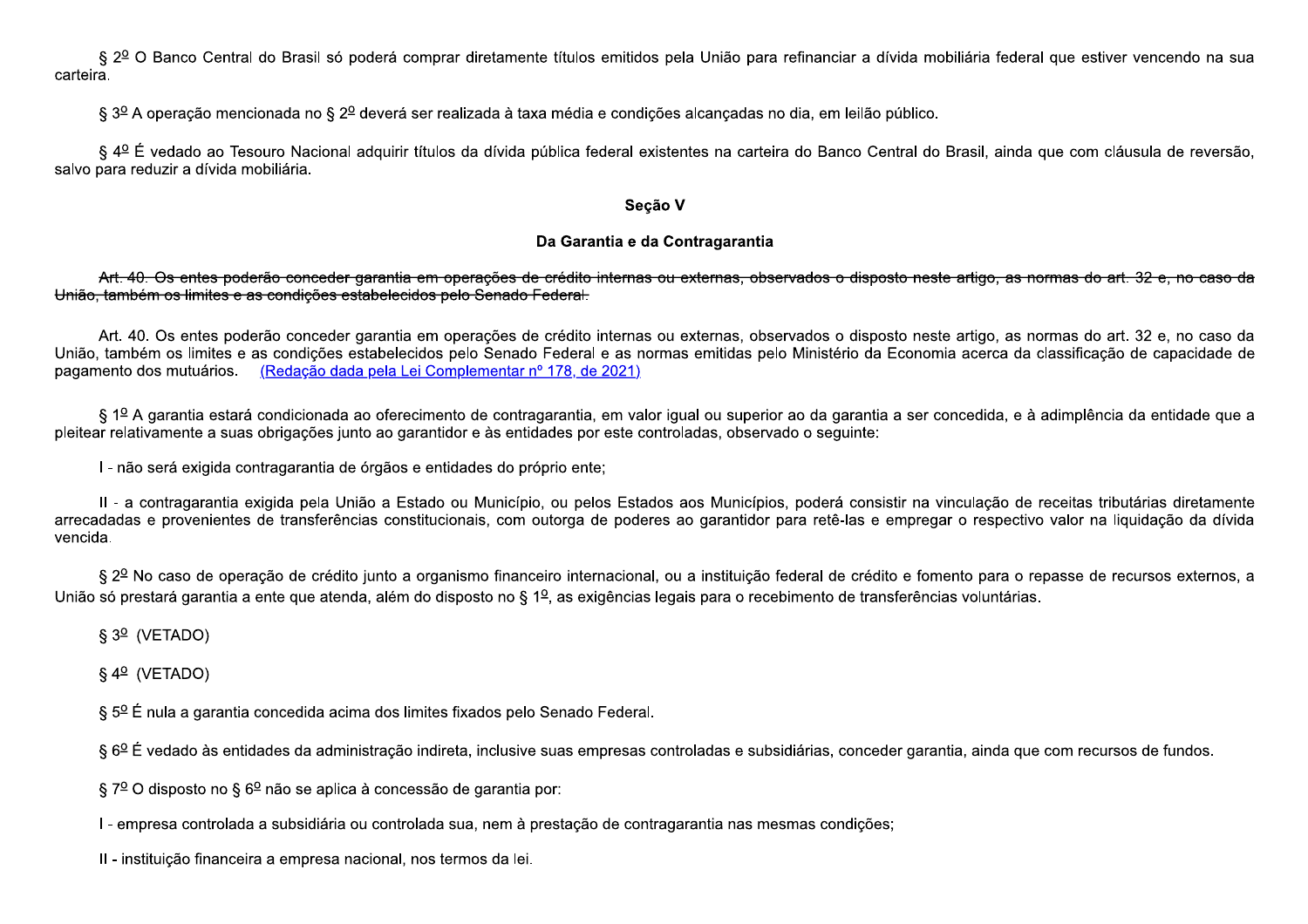\$8<sup>0</sup> Excetua-se do disposto neste artigo a garantia prestada:

I - por instituições financeiras estatais, que se submeterão às normas aplicáveis às instituições financeiras privadas, de acordo com a legislação pertinente;

II - pela União, na forma de lei federal, a empresas de natureza financeira por ela controladas, direta e indiretamente, quanto às operações de seguro de crédito à exportação.

§ 9º Quando honrarem dívida de outro ente, em razão de garantia prestada, a União e os Estados poderão condicionar as transferências constitucionais ao ressarcimento daquele pagamento.

§ 10. O ente da Federação cuja dívida tiver sido honrada pela União ou por Estado, em decorrência de garantia prestada em operação de crédito, terá suspenso o acesso a novos créditos ou financiamentos até a total liquidação da mencionada dívida.

§ 11. A alteração da metodologia utilizada para fins de classificação da capacidade de pagamento de Estados e Municípios deverá ser precedida de consulta pública, assegurada a manifestação dos entes. (Incluído pela Lei Complementar nº 178, de 2021)

### Seção VI

### Dos Restos a Pagar

Art. 41. (VETADO)

Art. 42. É vedado ao titular de Poder ou órgão referido no art. 20, nos últimos dois quadrimestres do seu mandato, contrair obrigação de despesa que não possa ser cumprida integralmente dentro dele, ou que tenha parcelas a serem pagas no exercício seguinte sem que haja suficiente disponibilidade de caixa para este efeito. (Vide Lei Complementar nº 178, de 2021) (Vigência)

Parágrafo único. Na determinação da disponibilidade de caixa serão considerados os encargos e despesas compromissadas a pagar até o final do exercício.

# CAPÍTULO VIII

# DA GESTÃO PATRIMONIAL

### Seção I

### Das Disponibilidades de Caixa

Art. 43. As disponibilidades de caixa dos entes da Federação serão depositadas conforme estabelece o § 3º do art. 164 da Constituição.

§ 1º As disponibilidades de caixa dos regimes de previdência social, geral e próprio dos servidores públicos, ainda que vinculadas a fundos específicos a que se referem os arts. 249 e 250 da Constituição, ficarão depositadas em conta separada das demais disponibilidades de cada ente e aplicadas nas condições de mercado, com observância dos limites e condições de proteção e prudência financeira.

§ 2º É vedada a aplicação das disponibilidades de que trata o § 1º em:

I - títulos da dívida pública estadual e municipal, bem como em ações e outros papéis relativos às empresas controladas pelo respectivo ente da Federação;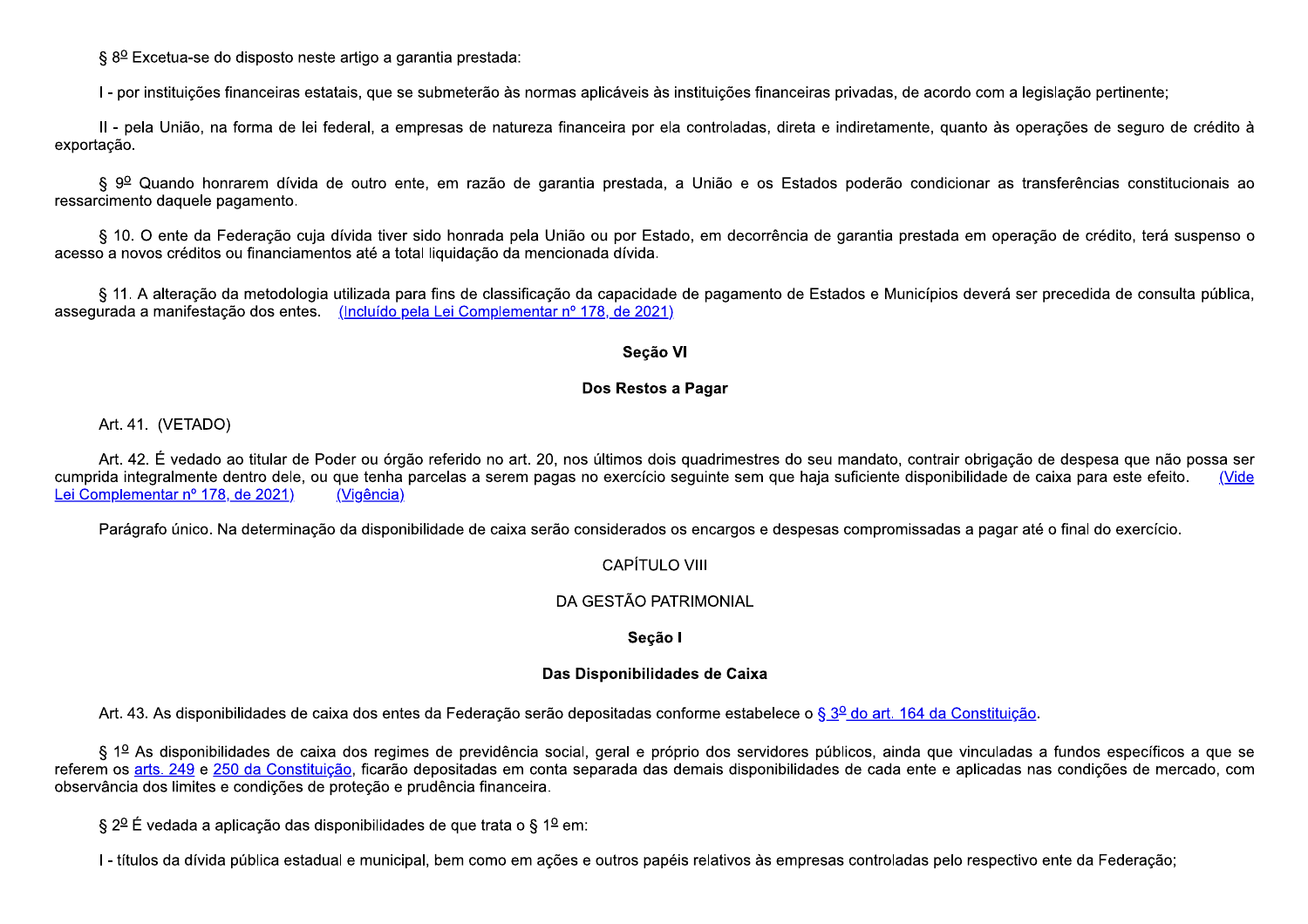II - empréstimos, de qualquer natureza, aos segurados e ao Poder Público, inclusive a suas empresas controladas.

#### Secão II

### Da Preservação do Patrimônio Público

Art. 44. É vedada a aplicação da receita de capital derivada da alienação de bens e direitos que integram o patrimônio público para o financiamento de despesa corrente, salvo se destinada por lei aos regimes de previdência social, geral e próprio dos servidores públicos.

Art. 45. Observado o disposto no § 5º do art. 5º, a lei orcamentária e as de créditos adicionais só incluirão novos projetos após adequadamente atendidos os em andamento e contempladas as despesas de conservação do patrimônio público, nos termos em que dispuser a lei de diretrizes orcamentárias.

Parágrafo único. O Poder Executivo de cada ente encaminhará ao Legislativo, até a data do envio do projeto de lei de diretrizes orcamentárias, relatório com as informações necessárias ao cumprimento do disposto neste artigo, ao qual será dada ampla divulgação.

Art. 46. É nulo de pleno direito ato de desapropriação de imóvel urbano expedido sem o atendimento do disposto no § 3<sup>0</sup>-do art. 182 da Constituição, ou prévio depósito judicial do valor da indenização.

### Seção III

### Das Empresas Controladas pelo Setor Público

Art. 47. A empresa controlada que firmar contrato de gestão em que se estabelecam objetivos e metas de desempenho, na forma da lei, disporá de autonomia gerencial, orcamentária e financeira, sem prejuízo do disposto no inciso II do § 5º do art. 165 da Constituição.

Parágrafo único. A empresa controlada incluirá em seus balancos trimestrais nota explicativa em que informará:

I - fornecimento de bens e servicos ao controlador, com respectivos precos e condições, comparando-os com os praticados no mercado;

II - recursos recebidos do controlador, a qualquer título, especificando valor, fonte e destinação;

III - venda de bens, prestação de servicos ou concessão de empréstimos e financiamentos com preços, taxas, prazos ou condições diferentes dos vigentes no mercado.

# CAPÍTULO IX

# DA TRANSPARÊNCIA, CONTROLE E FISCALIZAÇÃO

### Seção I

### Da Transparência da Gestão Fiscal

Art. 48. São instrumentos de transparência da gestão fiscal, aos quais será dada ampla divulgação, inclusive em meios eletrônicos de acesso público: os planos, orcamentos e leis de diretrizes orcamentárias; as prestações de contas e o respectivo parecer prévio; o Relatório Resumido da Execução Orcamentária e o Relatório de Gestão Fiscal; e as versões simplificadas desses documentos.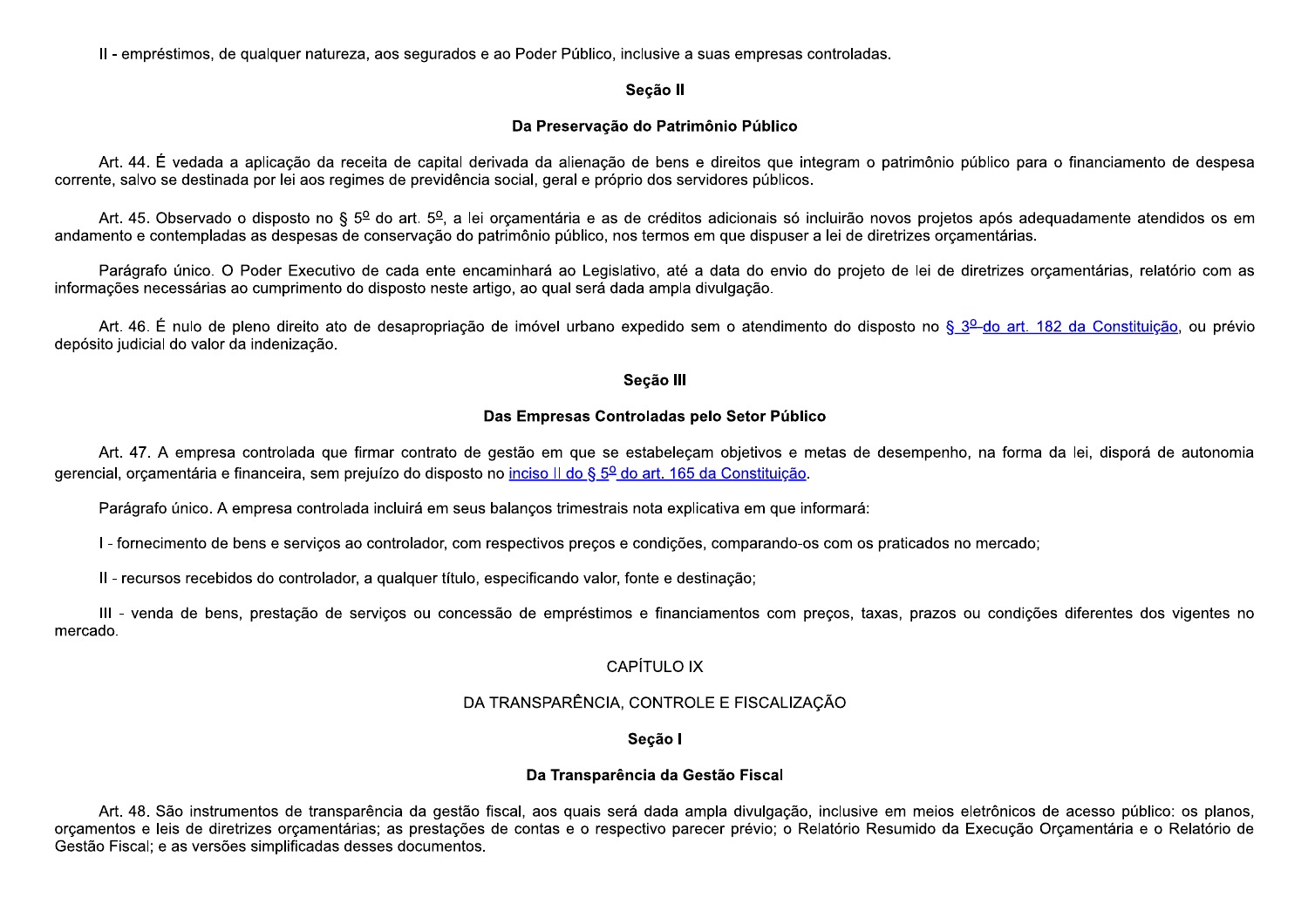Parágrafo único. A transparência será assegurada também mediante incentivo à participação popular e realização de audiências públicas, durante os elaboração e de discussão dos planos, lei de diretrizes orcamentárias e orcamentos.

**(Redacão dada pela Lei Complementar nº 131.** Parágrafo único. A transparência será assegurada também mediante:

 $\frac{10}{2}$  A transparência será assegurada também mediante: (Redação dada pela Lei Complementar nº 156, de 2016)

I - incentivo à participação popular e realização de audiências públicas, durante os processos de elaboração e discussão dos planos, lei de diretrizes orçamentárias e (Incluído pela Lei Complementar nº 131, de 2009). orcamentos;

<del>II – liberação ao pleno conhecimento e acompanhamento da sociedade, em tempo real, de informações pormenorizadas sobre a execução orçamentária e fina</del> (Incluído pela Lei Complementar nº 131, de 2009). meios eletrônicos de acesso público;

II - liberação ao pleno conhecimento e acompanhamento da sociedade, em tempo real, de informações pormenorizadas sobre a execução orcamentária e financeira, em mejos eletrônicos de acesso público: e (Redação dada pela Lei Complementar nº 156, de 2016)

III – adoção de sistema integrado de administração financeira e controle, que atenda a padrão mínimo de qualidade estabelecido pelo Poder Executivo da União e ao disposto no art. 48-A. (Incluído pela Lei Complementar nº 131, de 2009) (Vide Decreto nº 7.185, de 2010)

§ 2º A União, os Estados, o Distrito Federal e os Municípios disponibilizarão suas informações e dados contábeis, orcamentários e fiscais conforme periodicidade, formato e sistema estabelecidos pelo órgão central de contabilidade da União, os quais deverão ser divulgados em meio eletrônico de amplo acesso público. (Incluído pela Lei Complementar nº 156, de 2016)

§ 3º Os Estados, o Distrito Federal e os Municípios encaminharão ao Ministério da Fazenda, nos termos e na periodicidade a serem definidos em instrução específica deste órgão, as informações necessárias para a constituição do registro eletrônico centralizado e atualizado das dívidas públicas interna e externa, de que trata o § 4º do art. (Incluído pela Lei Complementar nº 156, de 2016)  $32<sub>1</sub>$ 

 $\S 4^{\circ}$  A inobservância do disposto nos  $\S 2^{\circ}$  e  $3^{\circ}$  ensejará as penalidades previstas no  $\S 2^{\circ}$  do art. 51.

(Incluído pela Lei Complementar nº 156, de 2016)

§ 5º Nos casos de envio conforme disposto no § 2º, para todos os efeitos, a União, os Estados, o Distrito Federal e os Municípios cumprem o dever de ampla divulgação a que se refere o caput. (Incluído pela Lei Complementar nº 156, de 2016)

§ 6º Todos os Poderes e órgãos referidos no art. 20, incluídos autarquias, fundações públicas, empresas estatais dependentes e fundos, do ente da Federação devem utilizar sistemas únicos de execução orcamentária e financeira, mantidos e gerenciados pelo Poder Executivo, resquardada a autonomia. (Incluído pela Lei Complementar nº 156, de 2016)

Art. 48-A. Para os fins a que se refere o inciso II do parágrafo único do art. 48, os entes da Federação disponibilizarão a qualquer pessoa física ou jurídica o acesso a informações referentes a: (Incluído pela Lei Complementar nº 131, de 2009).

I – quanto à despesa: todos os atos praticados pelas unidades gestoras no decorrer da execução da despesa, no momento de sua realização, com a disponibilização mínima dos dados referentes ao número do correspondente processo, ao bem fornecido ou ao servico prestado, à pessoa física ou jurídica beneficiária do pagamento e, quando for o caso, ao procedimento licitatório realizado; (Incluído pela Lei Complementar nº 131, de 2009).

(Incluído pela Lei II – quanto à receita: o lancamento e o recebimento de toda a receita das unidades gestoras, inclusive referente a recursos extraordinários. Complementar nº 131, de 2009).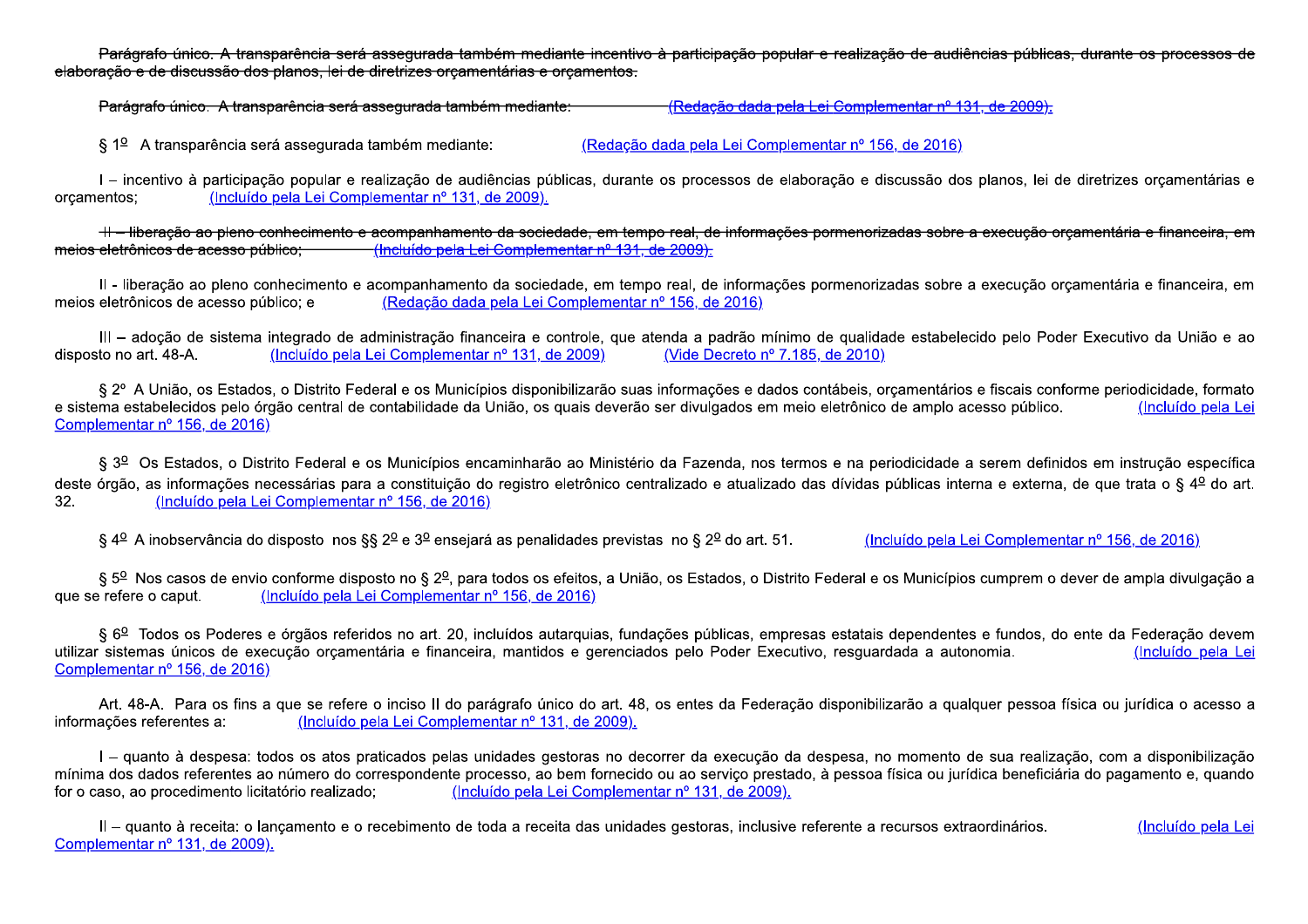Art. 49. As contas apresentadas pelo Chefe do Poder Executivo ficarão disponíveis, durante todo o exercício, no respectivo Poder Legislativo e no órgão técnico responsável pela sua elaboração, para consulta e apreciação pelos cidadãos e instituições da sociedade.

Parágrafo único. A prestação de contas da União conterá demonstrativos do Tesouro Nacional e das agências financeiras oficiais de fomento, incluído o Banco Nacional de Desenvolvimento Econômico e Social, especificando os empréstimos e financiamentos concedidos com recursos oriundos dos orcamentos fiscal e da seguridade social e, no caso das agências financeiras, avaliação circunstanciada do impacto fiscal de suas atividades no exercício.

#### Seção II

#### Da Escrituração e Consolidação das Contas

Art. 50. Além de obedecer às demais normas de contabilidade pública, a escrituração das contas públicas observará as seguintes:

I - a disponibilidade de caixa constará de registro próprio, de modo que os recursos vinculados a órgão, fundo ou despesa obrigatória figuem identificados e escriturados de forma individualizada:

II - a despesa e a assunção de compromisso serão registradas segundo o regime de competência, apurando-se, em caráter complementar, o resultado dos fluxos financeiros pelo regime de caixa;

III - as demonstrações contábeis compreenderão, isolada e conjuntamente, as transações e operações de cada órgão, fundo ou entidade da administração direta, autárquica e fundacional, inclusive empresa estatal dependente;

IV - as receitas e despesas previdenciárias serão apresentadas em demonstrativos financeiros e orcamentários específicos;

V - as operações de crédito, as inscrições em Restos a Pagar e as demais formas de financiamento ou assunção de compromissos junto a terceiros, deverão ser escrituradas de modo a evidenciar o montante e a variação da dívida pública no período, detalhando, pelo menos, a natureza e o tipo de credor;

VI-a demonstração das variações patrimoniais dará destague à origem e ao destino dos recursos provenientes da alienação de ativos.

§ 1º No caso das demonstrações conjuntas, excluir-se-ão as operações intragovernamentais.

§ 2º A edição de normas gerais para consolidação das contas públicas caberá ao órgão central de contabilidade da União, enguanto não implantado o conselho de que trata o art. 67.

§ 3º A Administração Pública manterá sistema de custos que permita a avaliação e o acompanhamento da gestão orcamentária, financeira e patrimonial.

Art. 51. O Poder Executivo da União promoverá, até o dia trinta de junho, a consolidação, nacional e por esfera de governo, das contas dos entes da Federação relativas ao exercício anterior, e a sua divulgação, inclusive por meio eletrônico de acesso público.

§ 1º Os Estados e os Municípios encaminharão suas contas ao Poder Executivo da União nos seguintes prazos: I-Municípios, com cópia para o Poder Executivo do respectivo Estado, até trinta de abril:

H - Estados, até trinta e um de maio.

§ 1º Os Estados e os Municípios encaminharão suas contas ao Poder Executivo da União até 30 de abril. (Redação dada pela Lei Complementar nº 178, de  $2021$ (Vigência)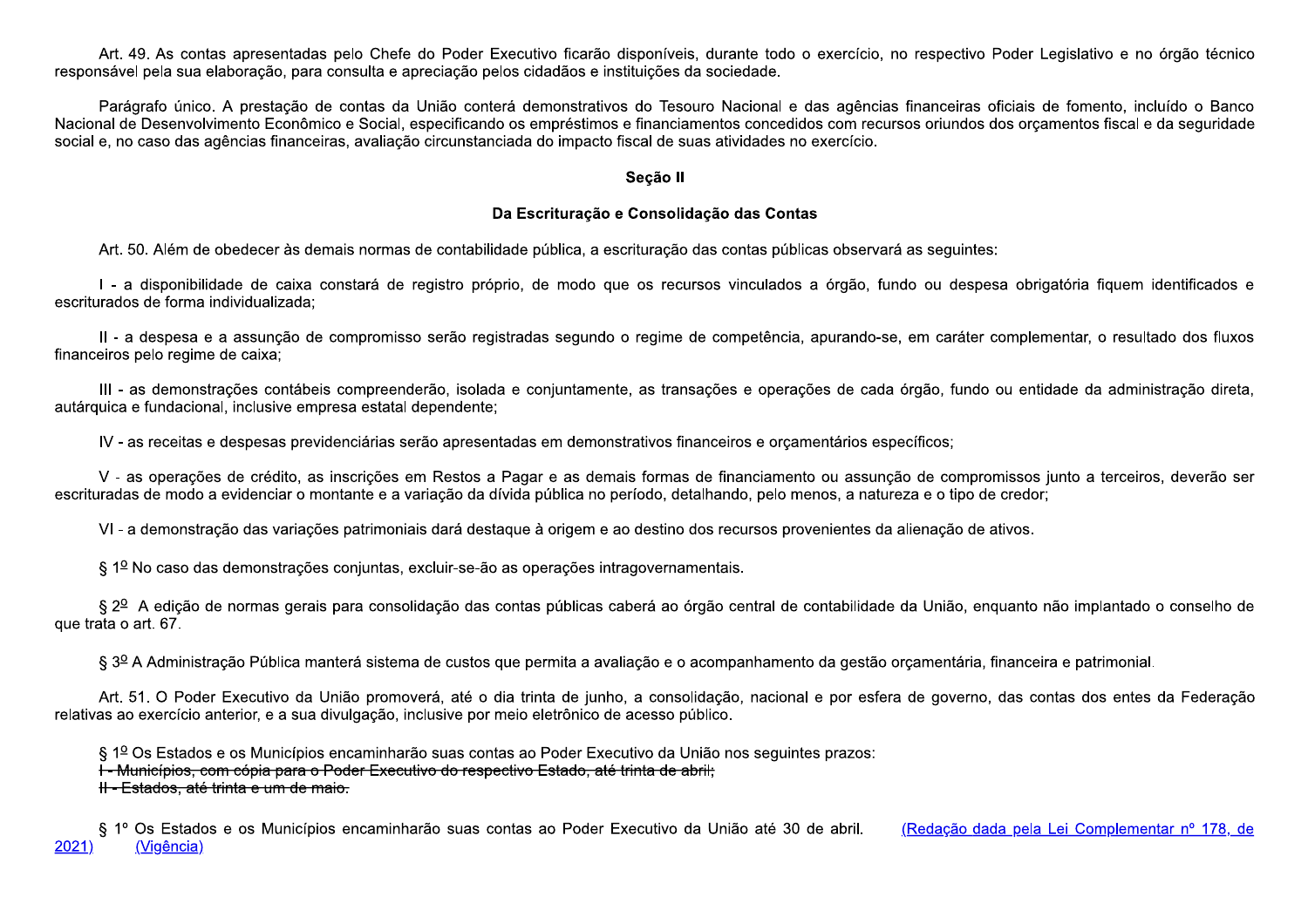O descumprimento dos prazos previstos neste artigo impedirá, até que a situação seja regularizada, que o ente da Federação receba transferências voluntárias contrate operações de crédito, exceto as destinadas ao refinanciamento do principal atualizado da dívida mobiliária.

§ 2º O descumprimento dos prazos previstos neste artigo impedirá, até que a situação seja regularizada, que o Poder ou órgão referido no art. 20 receba transferências voluntárias e contrate operações de crédito, exceto as destinadas ao pagamento da dívida mobiliária. (Redação dada pela Lei Complementar nº 178, de  $2021$ (Vigência)

#### Seção III

#### Do Relatório Resumido da Execução Orçamentária

Art. 52. O relatório a que se refere o § 3º do art. 165 da Constituição abrangerá todos os Poderes e o Ministério Público, será publicado até trinta dias após o encerramento de cada bimestre e composto de:

I - balanço orçamentário, que especificará, por categoria econômica, as:

a) receitas por fonte, informando as realizadas e a realizar, bem como a previsão atualizada;

b) despesas por grupo de natureza, discriminando a dotação para o exercício, a despesa liguidada e o saldo;

II - demonstrativos da execução das:

a) receitas, por categoria econômica e fonte, especificando a previsão inicial, a previsão atualizada para o exercício, a receita realizada no bimestre, a realizada no exercício e a previsão a realizar:

b) despesas, por categoria econômica e grupo de natureza da despesa, discriminando dotação inicial, dotação para o exercício, despesas empenhada e liquidada, no bimestre e no exercício:

c) despesas, por função e subfunção.

§ 1º Os valores referentes ao refinanciamento da dívida mobiliária constarão destacadamente nas receitas de operações de crédito e nas despesas com amortização da dívida.

§ 2º O descumprimento do prazo previsto neste artigo sujeita o ente às sancões previstas no § 2º do art. 51.

Art. 53. Acompanharão o Relatório Resumido demonstrativos relativos a:

I - apuração da receita corrente líquida, na forma definida no inciso IV do art. 2º, sua evolução, assim como a previsão de seu desempenho até o final do exercício;

II - receitas e despesas previdenciárias a que se refere o inciso IV do art. 50;

III - resultados nominal e primário;

IV - despesas com juros, na forma do inciso II do art.  $4^{\circ}$ ;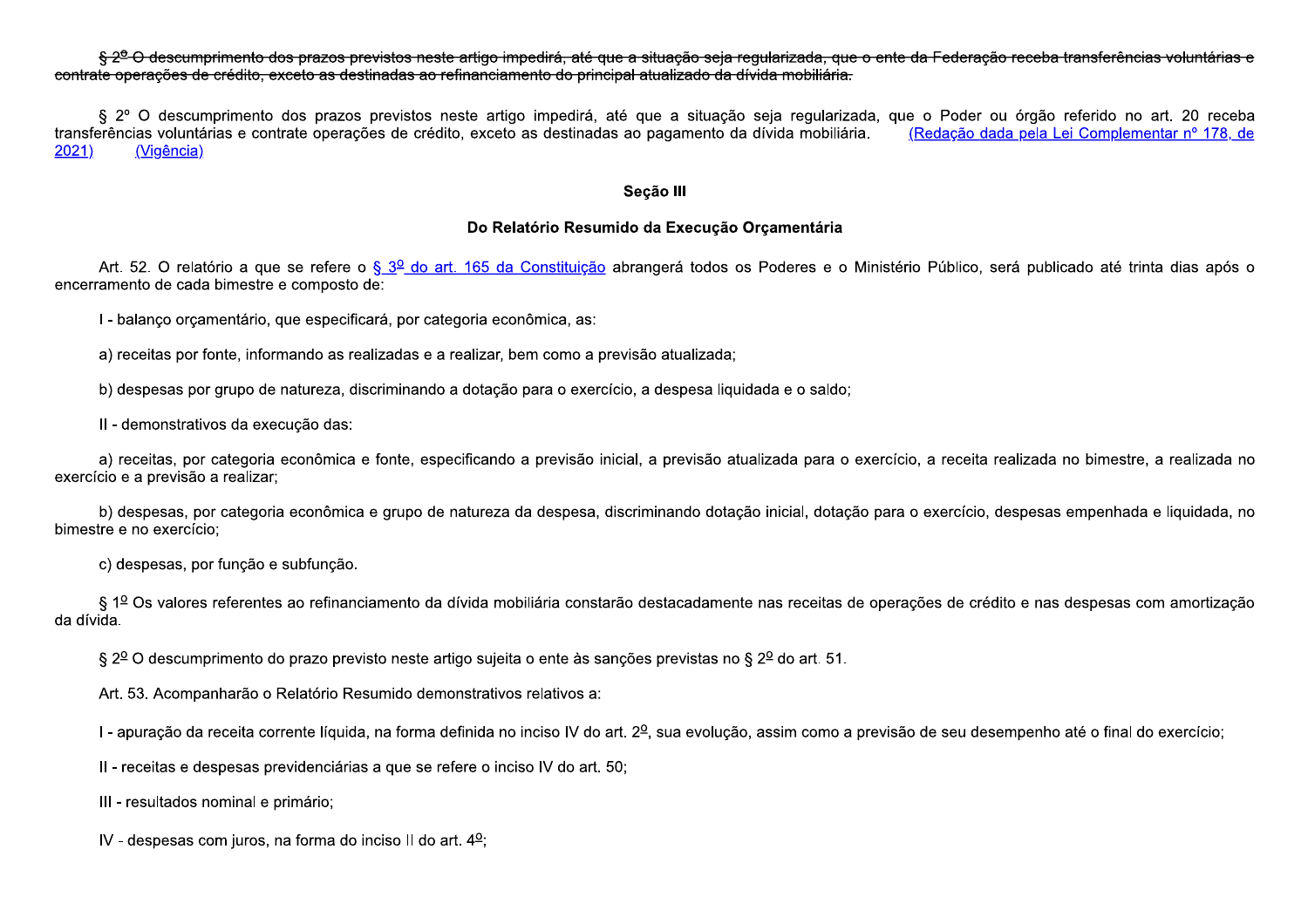V - Restos a Pagar, detalhando, por Poder e órgão referido no art. 20, os valores inscritos, os pagamentos realizados e o montante a pagar.

§ 1º O relatório referente ao último bimestre do exercício será acompanhado também de demonstrativos:

1- do atendimento do disposto no inciso III do art. 167 da Constituição, conforme o § 3º do art. 32;

II - das projeções atuariais dos regimes de previdência social, geral e próprio dos servidores públicos;

III-da variação patrimonial, evidenciando a alienação de ativos e a aplicação dos recursos dela decorrentes.

§ 2º Quando for o caso, serão apresentadas justificativas:

I - da limitação de empenho;

II - da frustração de receitas, especificando as medidas de combate à sonegação e à evasão fiscal, adotadas e a adotar, e as ações de fiscalização e cobrança.

### Seção IV

### Do Relatório de Gestão Fiscal

Art. 54. Ao final de cada quadrimestre será emitido pelos titulares dos Poderes e órgãos referidos no art. 20 Relatório de Gestão Fiscal, assinado pelo:

I - Chefe do Poder Executivo;

II - Presidente e demais membros da Mesa Diretora ou órgão decisório equivalente, conforme regimentos internos dos órgãos do Poder Legislativo;

III - Presidente de Tribunal e demais membros de Conselho de Administração ou órgão decisório equivalente, conforme regimentos internos dos órgãos do Poder Judiciário;

IV - Chefe do Ministério Público, da União e dos Estados.

Parágrafo único. O relatório também será assinado pelas autoridades responsáveis pela administração financeira e pelo controle interno, bem como por outras definidas por ato próprio de cada Poder ou órgão referido no art. 20.

Art. 55. O relatório conterá:

I - comparativo com os limites de que trata esta Lei Complementar, dos seguintes montantes:

a) despesa total com pessoal, distinguindo a com inativos e pensionistas;

b) dívidas consolidada e mobiliária;

c) concessão de garantias;

d) operações de crédito, inclusive por antecipação de receita;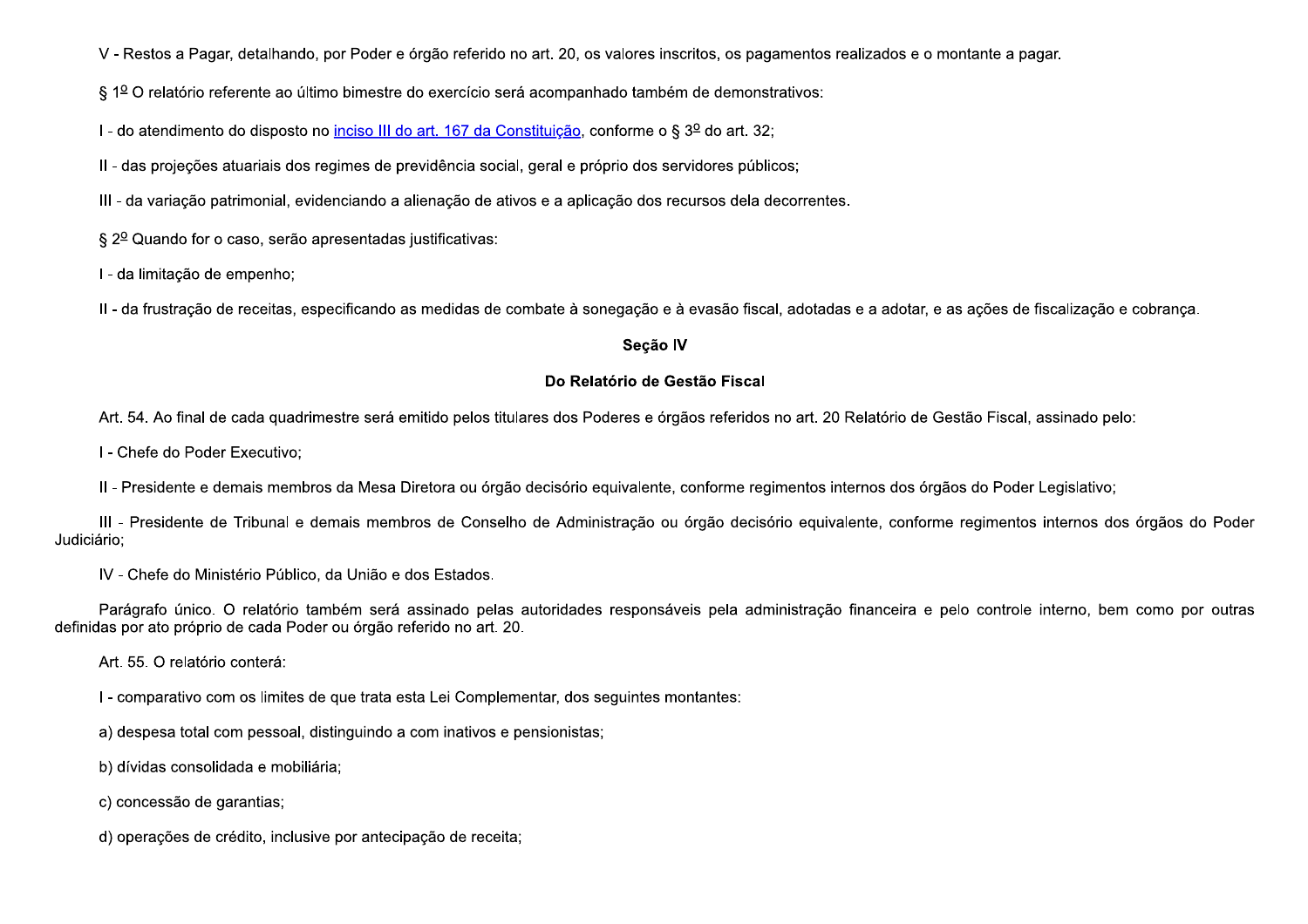e) despesas de que trata o inciso II do art. 4<sup>2</sup>.

II - indicação das medidas corretivas adotadas ou a adotar, se ultrapassado qualquer dos limites;

III - demonstrativos, no último quadrimestre:

a) do montante das disponibilidades de caixa em trinta e um de dezembro;

b) da inscrição em Restos a Pagar, das despesas:

1) liquidadas;

2) empenhadas e não liquidadas, inscritas por atenderem a uma das condições do inciso II do art. 41;

3) empenhadas e não liquidadas, inscritas até o limite do saldo da disponibilidade de caixa;

4) não inscritas por falta de disponibilidade de caixa e cujos empenhos foram cancelados;

c) do cumprimento do disposto no inciso II e na alínea b do inciso IV do art. 38.

§ 1º O relatório dos titulares dos órgãos mencionados nos incisos II, III e IV do art. 54 conterá apenas as informações relativas à alínea a do inciso I, e os documentos referidos nos incisos II e III

§ 2º O relatório será publicado até trinta dias após o encerramento do período a que corresponder, com amplo acesso ao público, inclusive por meio eletrônico.

§ 3º O descumprimento do prazo a que se refere o § 2º sujeita o ente à sanção prevista no § 2º do art. 51.

§ 4º Os relatórios referidos nos arts. 52 e 54 deverão ser elaborados de forma padronizada, segundo modelos que poderão ser atualizados pelo conselho de que trata o art. 67.

### Secão V

### Das Prestações de Contas

Art. 56. As contas prestadas pelos Chefes do Poder Executivo incluirão, além das suas próprias, as dos Presidentes dos órgãos dos Poderes Legislativo e Judiciário e do Chefe do Ministério Público, referidos no art. 20, as quais receberão parecer prévio, separadamente, do respectivo Tribunal de Contas. (Vide ADI 2324)

§ 1º As contas do Poder Judiciário serão apresentadas no âmbito:

I - da União, pelos Presidentes do Supremo Tribunal Federal e dos Tribunais Superiores, consolidando as dos respectivos tribunais;

II - dos Estados, pelos Presidentes dos Tribunais de Justiça, consolidando as dos demais tribunais.

§ 2º O parecer sobre as contas dos Tribunais de Contas será proferido no prazo previsto no art. 57 pela comissão mista permanente referida no § 1º do art. 166 da Constituição ou equivalente das Casas Legislativas estaduais e municipais. (Vide ADI 2324)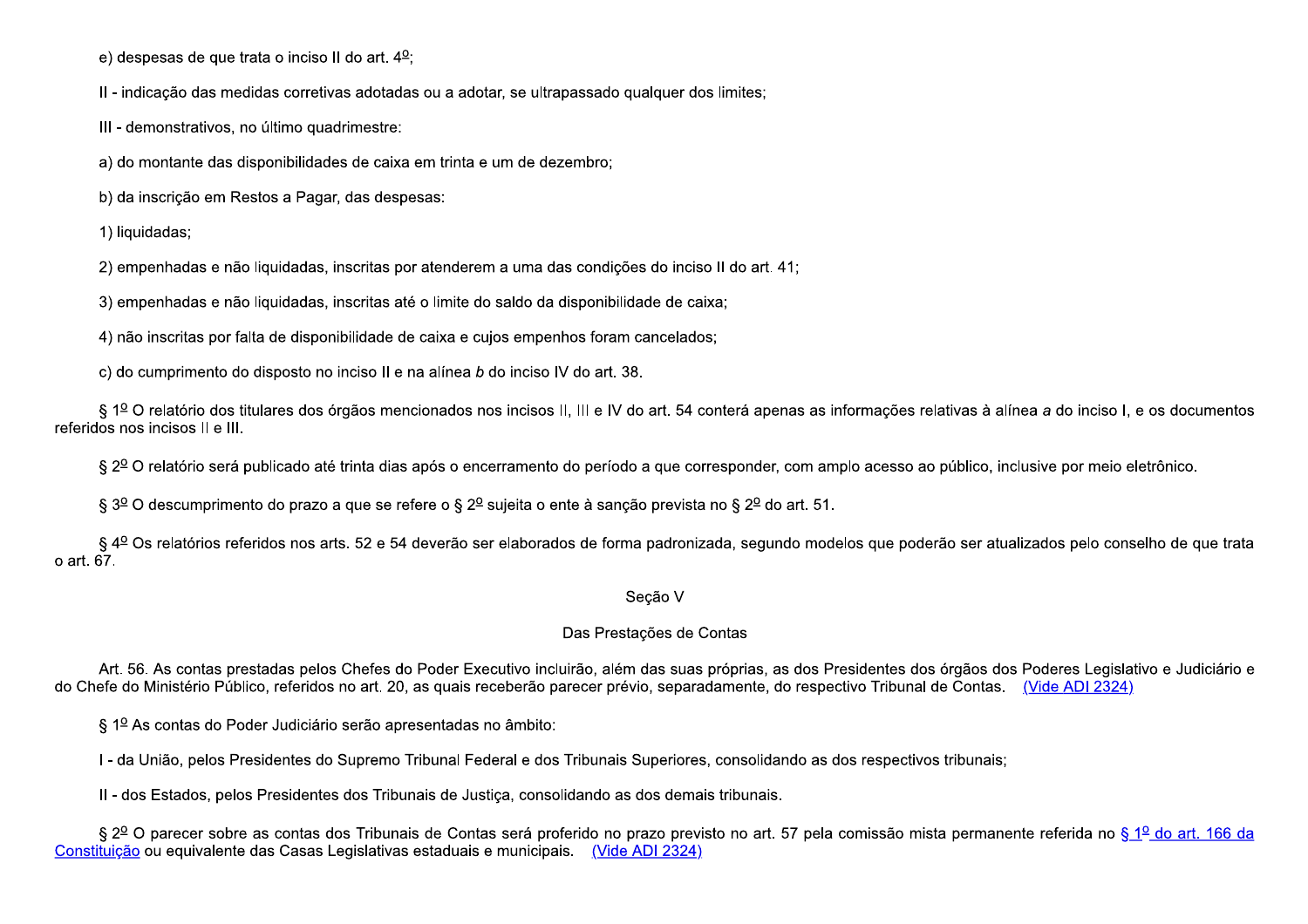§ 3º Será dada ampla divulgação dos resultados da apreciação das contas, julgadas ou tomadas.

Art. 57. Os Tribunais de Contas emitirão parecer prévio conclusivo sobre as contas no prazo de sessenta dias do recebimento, se outro não estiver estabelecido nas constituições estaduais ou nas leis orgânicas municipais.

§ 1º No caso de Municípios que não sejam capitais e que tenham menos de duzentos mil habitantes o prazo será de cento e oitenta dias.

§ 2º Os Tribunais de Contas não entrarão em recesso enquanto existirem contas de Poder, ou órgão referido no art. 20, pendentes de parecer prévio.

Art. 58. A prestação de contas evidenciará o desempenho da arrecadação em relação à previsão, destacando as providências adotadas no âmbito da fiscalização das receitas e combate à sonegação, as ações de recuperação de créditos nas instâncias administrativa e judicial, bem como as demais medidas para incremento das receitas tributárias e de contribuições.

### Seção VI

### Da Fiscalização da Gestão Fiscal

Poder Legislativo, diretamente ou com o auxílio dos Tribunais de Contas, e o sistema de controle interno de cada Poder e do Ministério Público. e cumprimento das normas desta Lei Complementar, com ênfase no que se refere a: (Vide ADI 2324)

Art. 59. O Poder Legislativo, diretamente ou com o auxílio dos Tribunais de Contas, e o sistema de controle interno de cada Poder e do Ministério Público fiscalizarão o cumprimento desta Lei Complementar, consideradas as normas de padronização metodológica editadas pelo conselho de que trata o art. 67, com ênfase no que se refere (Redação dada pela Lei Complementar nº 178, de 2021) a:

I - atingimento das metas estabelecidas na lei de diretrizes orcamentárias;

II - limites e condições para realização de operações de crédito e inscrição em Restos a Pagar;

III - medidas adotadas para o retorno da despesa total com pessoal ao respectivo limite, nos termos dos arts. 22 e 23;

IV - providências tomadas, conforme o disposto no art. 31, para recondução dos montantes das dívidas consolidada e mobiliária aos respectivos limites;

V - destinação de recursos obtidos com a alienação de ativos, tendo em vista as restrições constitucionais e as desta Lei Complementar;

VI - cumprimento do limite de gastos totais dos legislativos municipais, guando houver.

§ 1º Os Tribunais de Contas alertarão os Poderes ou órgãos referidos no art. 20 quando constatarem:

l - a possibilidade de ocorrência das situações previstas no inciso II do art. 4<sup>0</sup> e no art. 9<sup>0</sup>;

II - que o montante da despesa total com pessoal ultrapassou 90% (noventa por cento) do limite;

III - que os montantes das dívidas consolidada e mobiliária, das operações de crédito e da concessão de garantia se encontram acima de 90% (noventa por cento) dos respectivos limites: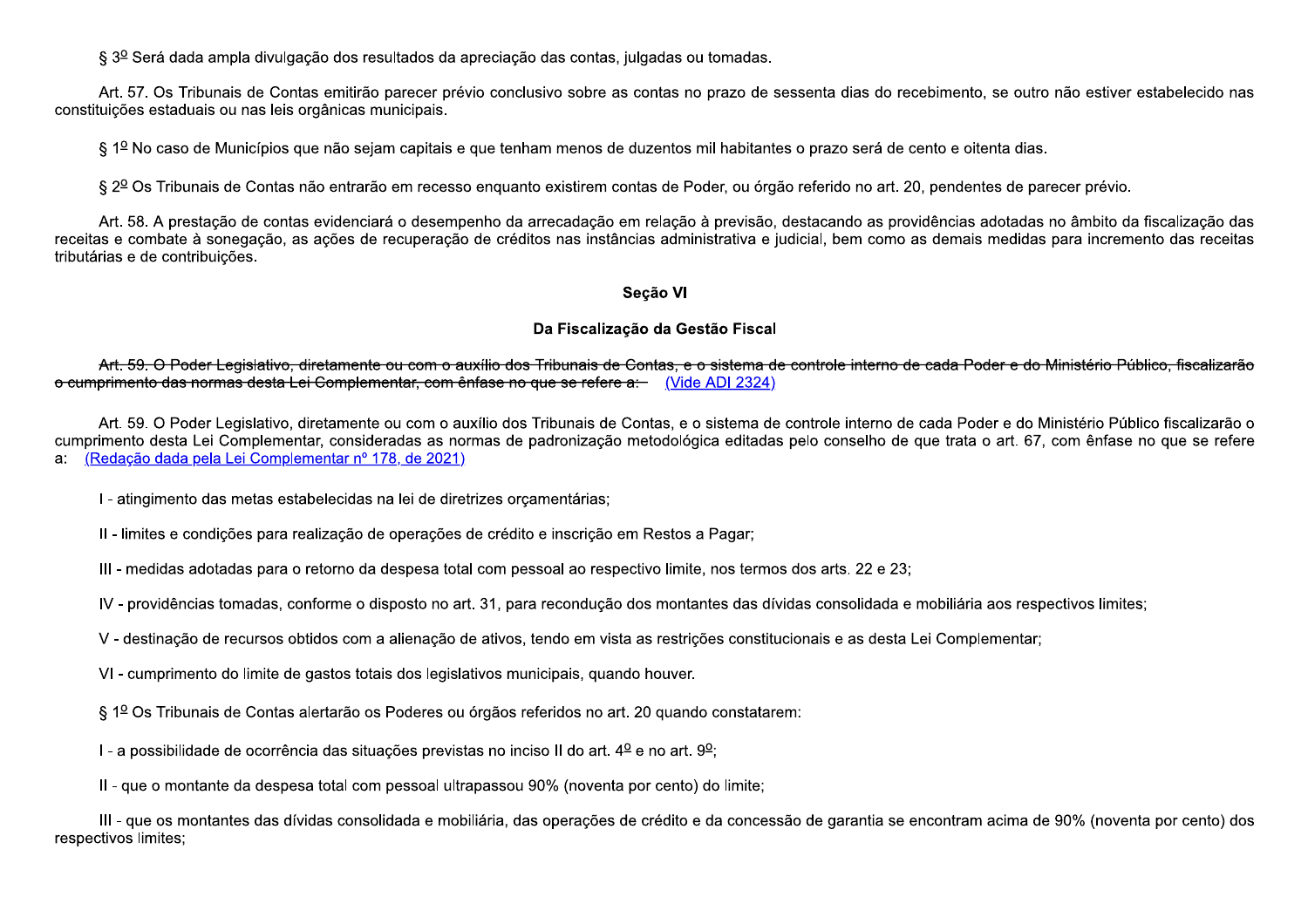IV - que os gastos com inativos e pensionistas se encontram acima do limite definido em lei;

V - fatos que comprometam os custos ou os resultados dos programas ou indícios de irregularidades na gestão orçamentária.

§ 2º Compete ainda aos Tribunais de Contas verificar os cálculos dos limites da despesa total com pessoal de cada Poder e órgão referido no art. 20.

§ 3º O Tribunal de Contas da União acompanhará o cumprimento do disposto nos §§ 2º, 3º e 4º do art. 39.

### CAPÍTULO X

### DISPOSIÇÕES FINAIS E TRANSITÓRIAS

Art. 60. Lei estadual ou municipal poderá fixar limites inferiores àqueles previstos nesta Lei Complementar para as dívidas consolidada e mobiliária, operações de crédito e concessão de garantias.

Art. 61. Os títulos da dívida pública, desde que devidamente escriturados em sistema centralizado de liquidação e custódia, poderão ser oferecidos em caução para garantia de empréstimos, ou em outras transações previstas em lei, pelo seu valor econômico, conforme definido pelo Ministério da Fazenda.

Art. 62. Os Municípios só contribuirão para o custeio de despesas de competência de outros entes da Federação se houver:

I - autorização na lei de diretrizes orcamentárias e na lei orcamentária anual;

II - convênio, acordo, ajuste ou congênere, conforme sua legislação.

Art. 63. É facultado aos Municípios com população inferior a cinqüenta mil habitantes optar por:

I - aplicar o disposto no art. 22 e no §  $4^{\circ}$  do art. 30 ao final do semestre;

II - divulgar semestralmente:

a) (VETADO)

b) o Relatório de Gestão Fiscal;

c) os demonstrativos de que trata o art. 53;

III - elaborar o Anexo de Política Fiscal do plano plurianual, o Anexo de Metas Fiscais e o Anexo de Riscos Fiscais da lei de diretrizes orcamentárias e o anexo de que trata o inciso I do art. 5º a partir do quinto exercício seguinte ao da publicação desta Lei Complementar.

§ 1º A divulgação dos relatórios e demonstrativos deverá ser realizada em até trinta dias após o encerramento do semestre.

§ 2º Se ultrapassados os limites relativos à despesa total com pessoal ou à dívida consolidada, enquanto perdurar esta situação, o Município ficará sujeito aos mesmos prazos de verificação e de retorno ao limite definidos para os demais entes.

Art. 64. A União prestará assistência técnica e cooperação financeira aos Municípios para a modernização das respectivas administrações tributária, financeira, patrimonial e previdenciária, com vistas ao cumprimento das normas desta Lei Complementar.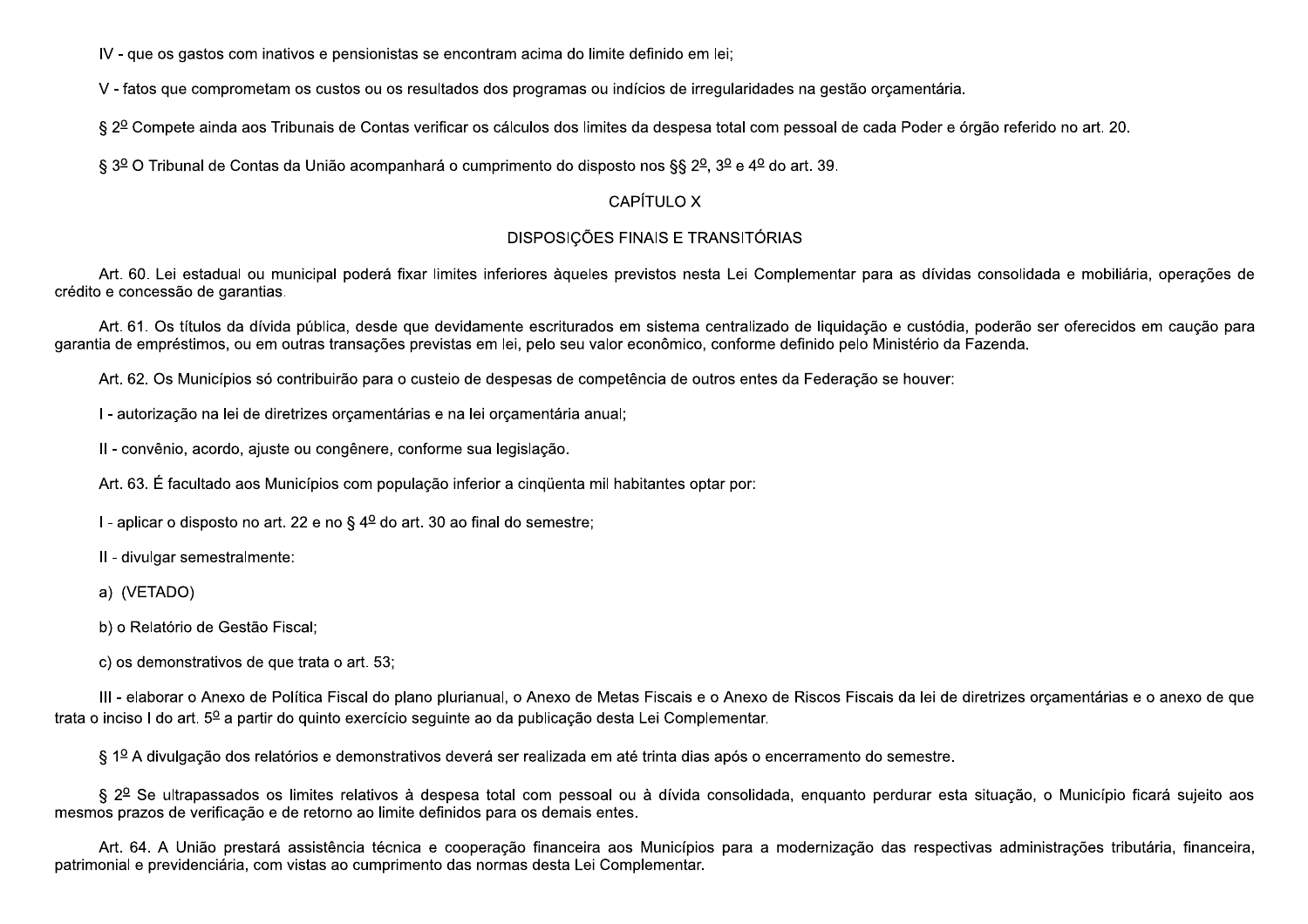§ 1º A assistência técnica consistirá no treinamento e desenvolvimento de recursos humanos e na transferência de tecnologia, bem como no apoio à divulgação dos instrumentos de que trata o art. 48 em meio eletrônico de amplo acesso público.

§ 2º A cooperação financeira compreenderá a doação de bens e valores, o financiamento por intermédio das instituições financeiras federais e o repasse de recursos oriundos de operações externas.

Art. 65. Na ocorrência de calamidade pública reconhecida pelo Congresso Nacional, no caso da União, ou pelas Assembléias Legislativas, na hipótese dos Estados e Municípios, enguanto perdurar a situação:

I - serão suspensas a contagem dos prazos e as disposições estabelecidas nos arts. 23, 31 e 70;

II - serão dispensados o atingimento dos resultados fiscais e a limitação de empenho prevista no art. 9<sup>9</sup>

Parágrafo único. Aplica-se o disposto no caput no caso de estado de defesa ou de sítio, decretado na forma da Constituição.

§ 1º Na ocorrência de calamidade pública reconhecida pelo Congresso Nacional, nos termos de decreto legislativo, em parte ou na integralidade do território nacional e enquanto perdurar a situação, além do previsto nos inciso I e II do caput: (Incluído pela Lei Complementar nº 173, de 2020)

I - serão dispensados os limites, condições e demais restrições aplicáveis à União, aos Estados, ao Distrito Federal e aos Municípios, bem como sua verificação, (Incluído pela Lei Complementar nº 173, de 2020) para:

a) contratação e aditamento de operações de crédito; (Incluído pela Lei Complementar nº 173, de 2020)

b) concessão de garantias; (Incluído pela Lei Complementar nº 173, de 2020)

c) contratação entre entes da Federação; e (Incluído pela Lei Complementar nº 173, de 2020)

d) recebimento de transferências voluntárias; (Incluído pela Lei Complementar nº 173, de 2020)

Il - serão dispensados os limites e afastadas as vedações e sanções previstas e decorrentes dos arts. 35, 37 e 42, bem como será dispensado o cumprimento do disposto no parágrafo único do art. 8º desta Lei Complementar, desde que os recursos arrecadados sejam destinados ao combate à calamidade pública; (Incluído pela Lei Complementar nº 173, de 2020)

III - serão afastadas as condições e as vedações previstas nos arts. 14, 16 e 17 desta Lei Complementar, desde que o incentivo ou benefício e a criação ou o aumento da despesa sejam destinados ao combate à calamidade pública. (Incluído pela Lei Complementar nº 173, de 2020)

§ 2º O disposto no § 1º deste artigo, observados os termos estabelecidos no decreto legislativo que reconhecer o estado de calamidade pública: (Incluído pela Lei Complementar nº 173, de 2020)

(Incluído pela Lei Complementar nº 173, de 2020) I - aplicar-se-á exclusivamente:

a) às unidades da Federação atingidas e localizadas no território em que for reconhecido o estado de calamidade pública pelo Congresso Nacional e enquanto perdurar o referido estado de calamidade: (Incluído pela Lei Complementar nº 173, de 2020)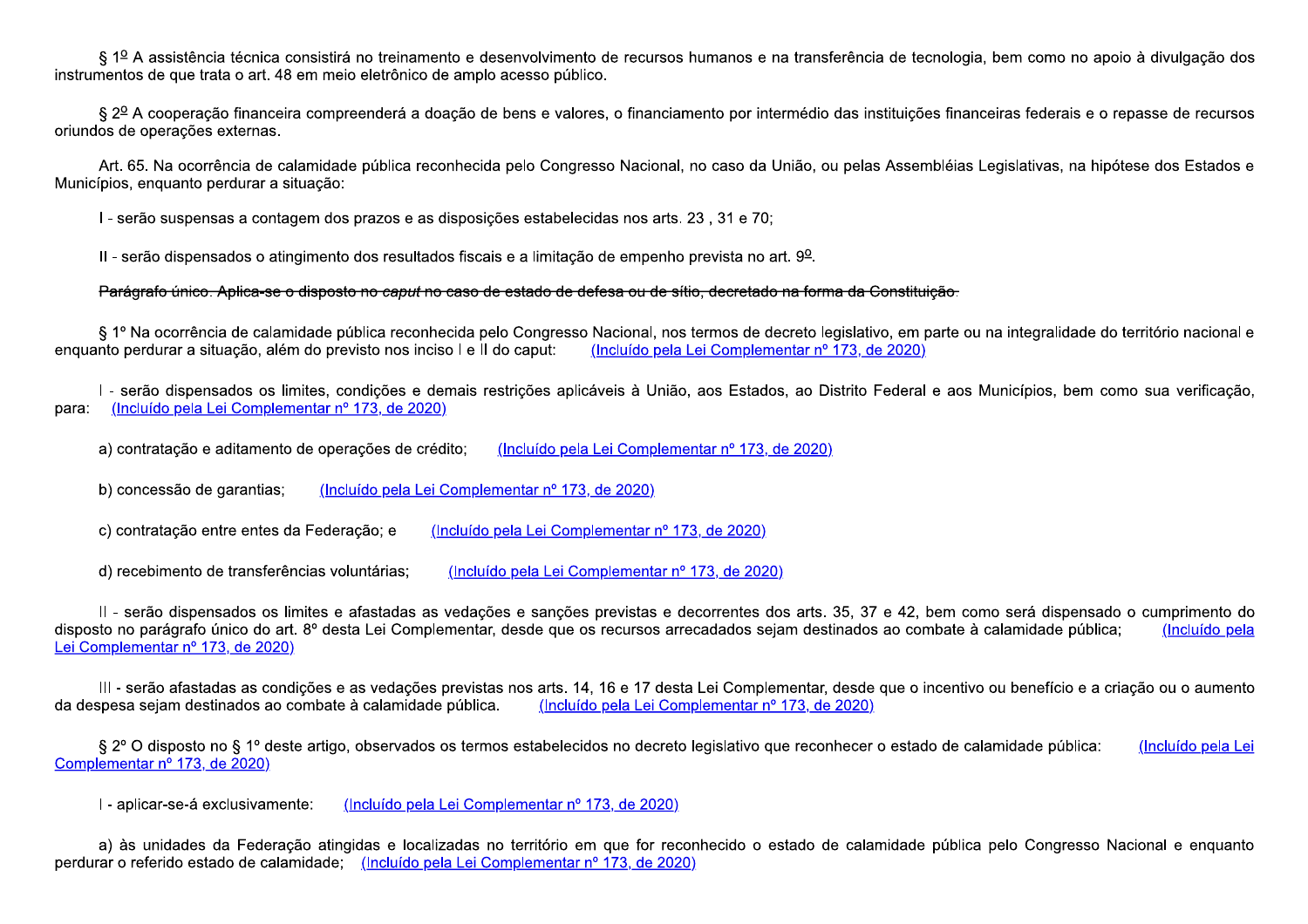b) aos atos de gestão orçamentária e financeira necessários ao atendimento de despesas relacionadas ao cumprimento do decreto legislativo; (Incluído pela Lei Complementar nº 173, de 2020)

(Incluído pela Lei Complementar nº 173, de 2020) II - não afasta as disposições relativas a transparência, controle e fiscalização.

§ 3º No caso de aditamento de operações de crédito garantidas pela União com amparo no disposto no § 1º deste artigo, a garantia será mantida, não sendo necessária a alteração dos contratos de garantia e de contragarantia vigentes. (Incluído pela Lei Complementar nº 173, de 2020)

Art. 66. Os prazos estabelecidos nos arts. 23, 31 e 70 serão duplicados no caso de crescimento real baixo ou negativo do Produto Interno Bruto (PIB) nacional, regional ou estadual por período igual ou superior a quatro trimestres.

§ 1º Entende-se por baixo crescimento a taxa de variação real acumulada do Produto Interno Bruto inferior a 1% (um por cento), no período correspondente aos quatro últimos trimestres.

§ 2º A taxa de variação será aquela apurada pela Fundação Instituto Brasileiro de Geografia e Estatística ou outro órgão que vier a substituí-la, adotada a mesma metodologia para apuração dos PIB nacional, estadual e regional.

§ 3º Na hipótese do caput, continuarão a ser adotadas as medidas previstas no art. 22.

§ 4º Na hipótese de se verificarem mudanças drásticas na condução das políticas monetária e cambial, reconhecidas pelo Senado Federal, o prazo referido no caput do art. 31 poderá ser ampliado em até quatro quadrimestres.

Art. 67. O acompanhamento e a avaliação, de forma permanente, da política e da operacionalidade da gestão fiscal serão realizados por conselho de gestão fiscal, constituído por representantes de todos os Poderes e esferas de Governo, do Ministério Público e de entidades técnicas representativas da sociedade, visando a:

I - harmonização e coordenação entre os entes da Federação;

II - disseminação de práticas que resultem em maior eficiência na alocação e execução do gasto público, na arrecadação de receitas, no controle do endividamento e na transparência da gestão fiscal;

III - adocão de normas de consolidação das contas públicas, padronização das prestações de contas e dos relatórios e demonstrativos de gestão fiscal de que trata esta Lei Complementar, normas e padrões mais simples para os pequenos Municípios, bem como outros, necessários ao controle social;

IV - divulgação de análises, estudos e diagnósticos.

§ 1º O conselho a que se refere o caput instituirá formas de premiação e reconhecimento público aos titulares de Poder que alcançarem resultados meritórios em suas políticas de desenvolvimento social, conjugados com a prática de uma gestão fiscal pautada pelas normas desta Lei Complementar.

§ 2º Lei disporá sobre a composição e a forma de funcionamento do conselho.

Art. 68. Na forma do art. 250 da Constituição, é criado o Fundo do Regime Geral de Previdência Social, vinculado ao Ministério da Previdência e Assistência Social, com a finalidade de prover recursos para o pagamento dos benefícios do regime geral da previdência social.

§ 1º O Fundo será constituído de: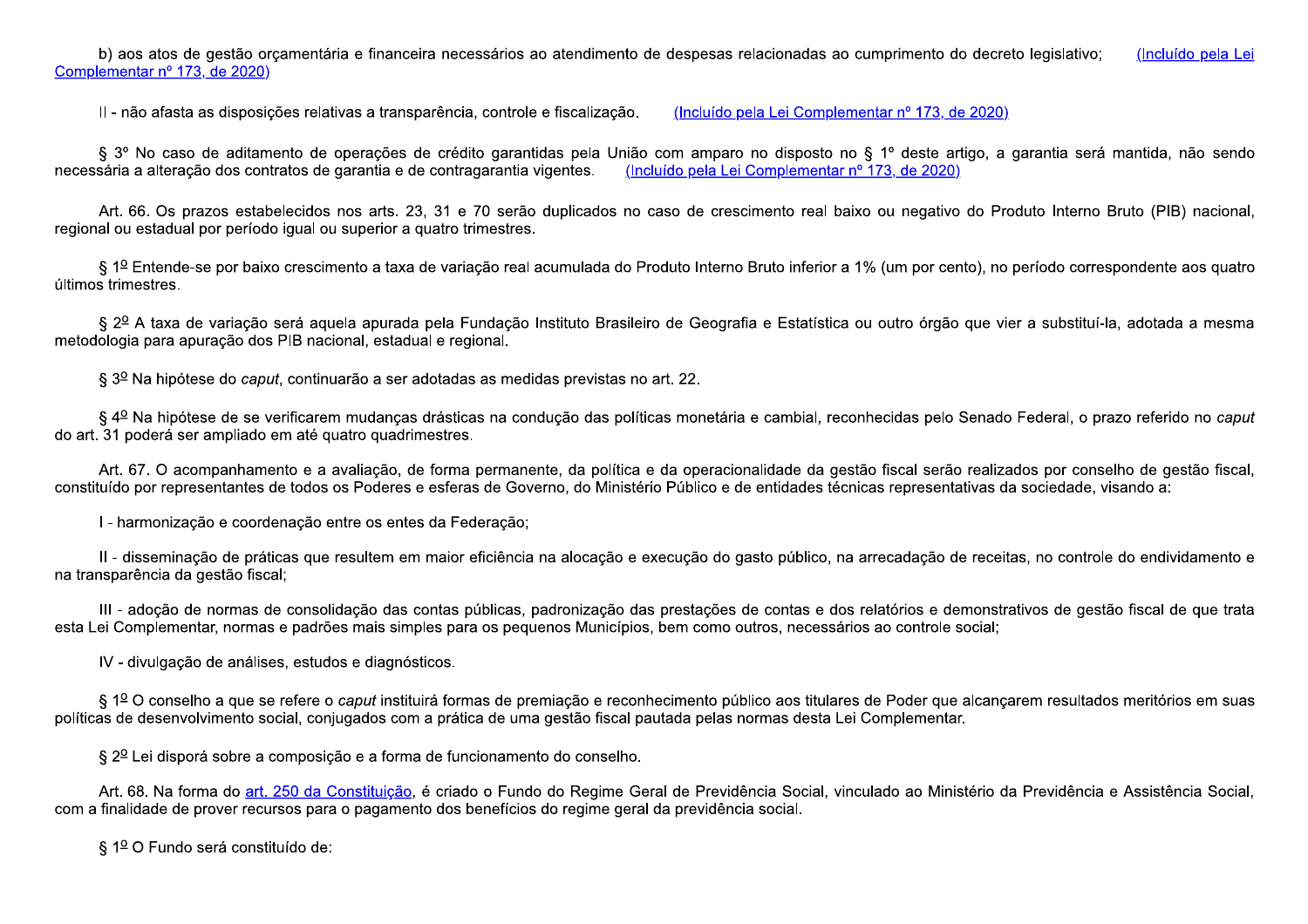I - bens móveis e imóveis, valores e rendas do Instituto Nacional do Seguro Social não utilizados na operacionalização deste;

II - bens e direitos que, a qualquer título, lhe sejam adjudicados ou que lhe vierem a ser vinculados por força de lei;

III - receita das contribuições sociais para a seguridade social, previstas na alínea a do inciso I e no inciso II do art. 195 da Constituição;

IV - produto da liquidação de bens e ativos de pessoa física ou jurídica em débito com a Previdência Social;

V - resultado da aplicação financeira de seus ativos;

VI - recursos provenientes do orçamento da União.

§ 2º O Fundo será gerido pelo Instituto Nacional do Seguro Social, na forma da lei.

Art. 69. O ente da Federação que mantiver ou vier a instituir regime próprio de previdência social para seus servidores conferir-lhe-á caráter contributivo e o organizará com base em normas de contabilidade e atuária que preservem seu equilíbrio financeiro e atuarial.

Art. 70. O Poder ou órgão referido no art. 20 cuja despesa total com pessoal no exercício anterior ao da publicação desta Lei Complementar estiver acima dos limites estabelecidos nos arts. 19 e 20 deverá enguadrar-se no respectivo limite em até dois exercícios, eliminando o excesso, gradualmente, à razão de, pelo menos, 50% a.a. (cinquenta por cento ao ano), mediante a adoção, entre outras, das medidas previstas nos arts. 22 e 23.

Parágrafo único. A inobservância do disposto no caput, no prazo fixado, sujeita o ente às sancões previstas no § 3º do art. 23.

Art. 71. Ressalvada a hipótese do inciso X do art. 37 da Constituição, até o término do terceiro exercício financeiro seguinte à entrada em vigor desta Lei Complementar, a despesa total com pessoal dos Poderes e órgãos referidos no art. 20 não ultrapassará, em percentual da receita corrente líquida, a despesa verificada no exercício imediatamente anterior, acrescida de até 10% (dez por cento), se esta for inferior ao limite definido na forma do art. 20.

Art. 72. A despesa com servicos de terceiros dos Poderes e órgãos referidos no art. 20 não poderá exceder, em percentual da receita corrente líquida, a do exercício anterior à entrada em vigor desta Lei Complementar, até o término do terceiro exercício seguinte.

Art. 73. As infrações dos dispositivos desta Lei Complementar serão punidas segundo o Decreto-Lei nº 2.848, de 7 de dezembro de 1940 (Código Penal); a Lei nº 1.079. de 10 de abril de 1950; o Decreto-Lei nº 201, de 27 de fevereiro de 1967; a Lei nº 8.429, de 2 de junho de 1992; e demais normas da legislação pertinente.

Art. 73-A. Qualquer cidadão, partido político, associação ou sindicato é parte legítima para denunciar ao respectivo Tribunal de Contas e ao órgão competente do Ministério Público o descumprimento das prescrições estabelecidas nesta Lei Complementar. (Incluído pela Lei Complementar nº 131, de 2009).

Art. 73-B. Ficam estabelecidos os sequintes prazos para o cumprimento das determinações dispostas nos incisos II e III do parágrafo único do art. 48 e do art. 48-(Incluído pela Lei Complementar nº 131, de 2009).  $A$ :

I – 1 (um) ano para a União, os Estados, o Distrito Federal e os Municípios com mais de 100.000 (cem mil) habitantes; (Incluído pela Lei Complementar nº 131, de 2009).

 $II - 2$  (dois) anos para os Municípios que tenham entre 50.000 (cinquenta mil) e 100.000 (cem mil) habitantes; (Incluído pela Lei Complementar nº 131, de 2009).

III – 4 (quatro) anos para os Municípios que tenham até 50.000 (cinquenta mil) habitantes.

(Incluído pela Lei Complementar nº 131, de 2009).